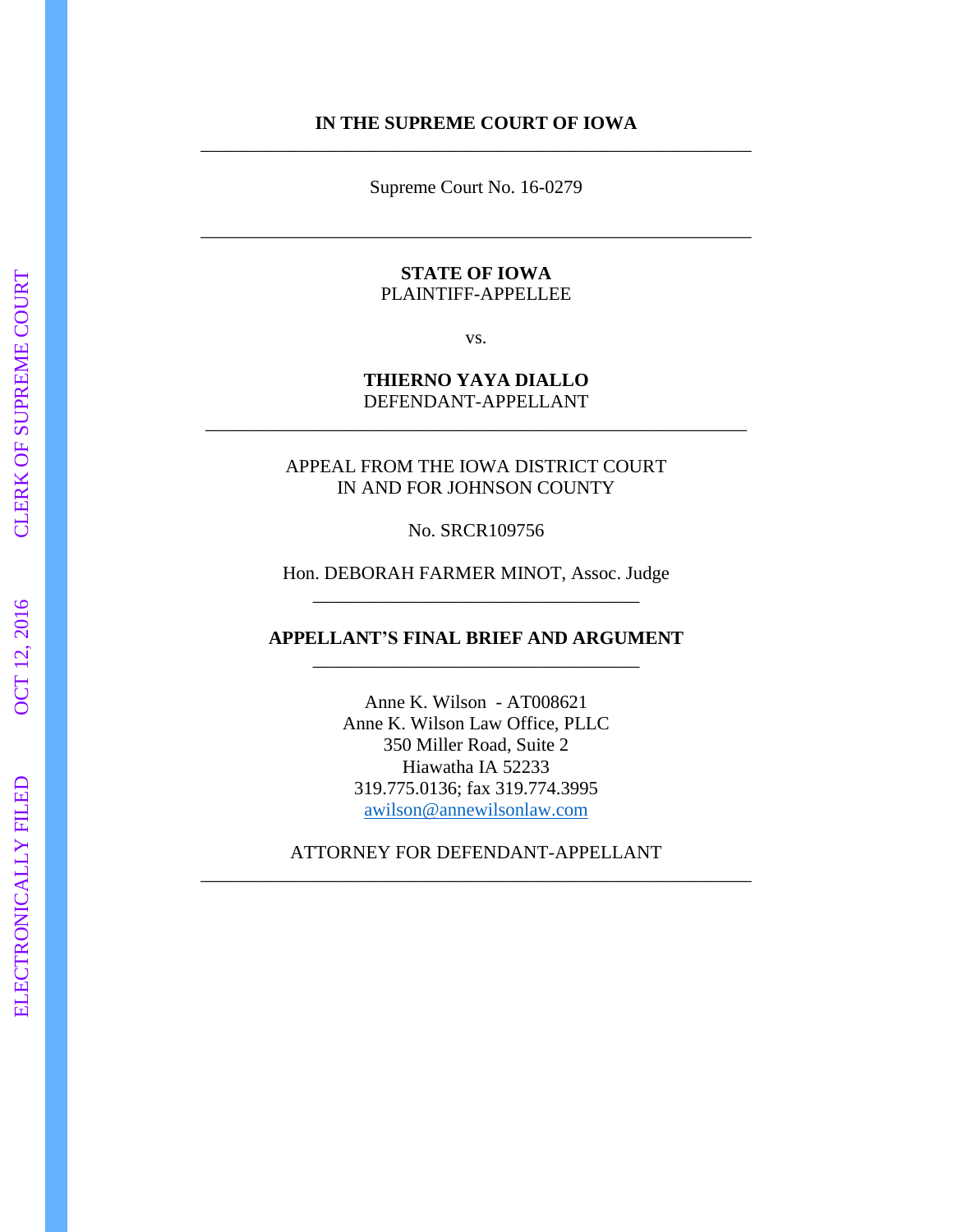# **TABLE OF CONTENTS**

| THE GUILTY PLEA SHOULD BE SET ASIDE BECAUSE THE               |  |
|---------------------------------------------------------------|--|
| CONSEQUENCES WERE NOT FULLY UNDERSTOOD BY THE DEFENDANT,      |  |
|                                                               |  |
|                                                               |  |
|                                                               |  |
|                                                               |  |
|                                                               |  |
|                                                               |  |
| A. THE DEFENDANT CAN PROCEED WITH THIS APPEAL DESPITE NOT     |  |
| HAVING FILED A TIMELY MOTION IN ARREST OF JUDGMENT.  10       |  |
| B. WHETHER DIALLO WAS PROPERLY INFORMED OF THE                |  |
| IMMIGRATION CONSEQUENCES OF HIS GUILTY PLEA 14                |  |
| C. WHETHER THE DEFENDANT WAS PROPERLY INFORMED OF THE         |  |
| FINE, SURCHARGES, AND VICTIM RESTITUTION BEFORE ENTERING HIS  |  |
|                                                               |  |
| D. WHETHER THE DEFENDANT'S TRIAL COUNSEL WAS INEFFECTIVE      |  |
| FOR FAILING TO INFORM HIM OF THE CONSEQUENCES OF THE PLEA. 19 |  |
|                                                               |  |
|                                                               |  |
|                                                               |  |
|                                                               |  |
| <b>CERTIFICATE OF COMPLIANCE WITH TYPEFACE REQUIREMENTS23</b> |  |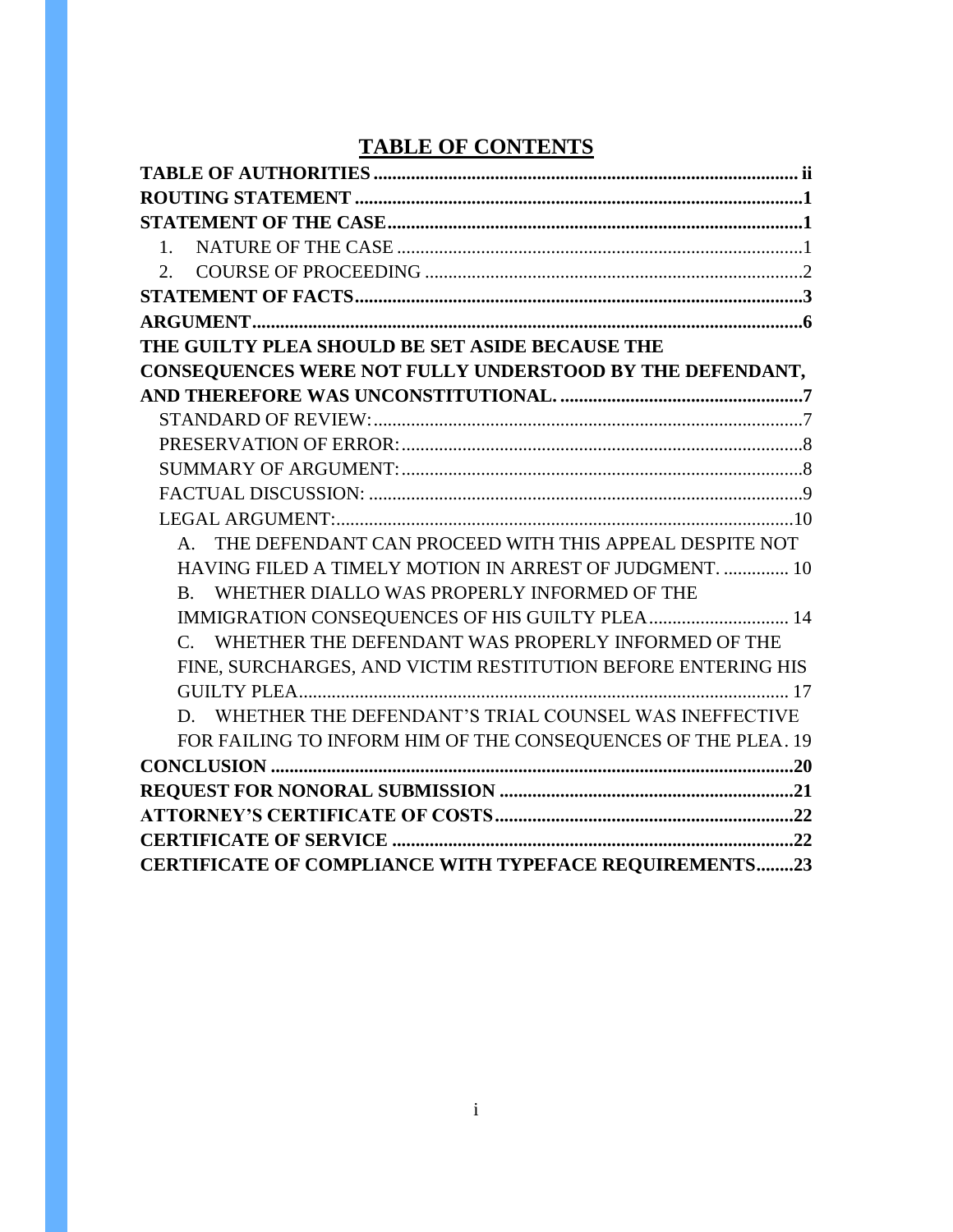# **TABLE OF AUTHORITIES**

| <b>CASES</b>                                                                             |
|------------------------------------------------------------------------------------------|
|                                                                                          |
|                                                                                          |
|                                                                                          |
|                                                                                          |
|                                                                                          |
|                                                                                          |
|                                                                                          |
|                                                                                          |
|                                                                                          |
|                                                                                          |
|                                                                                          |
|                                                                                          |
|                                                                                          |
|                                                                                          |
|                                                                                          |
|                                                                                          |
|                                                                                          |
|                                                                                          |
|                                                                                          |
| Strickland v. Washington, 466 U.S. 668, 687, 104 S. Ct. 2052, 2064, 80 L.Ed. 2d 674, 693 |
|                                                                                          |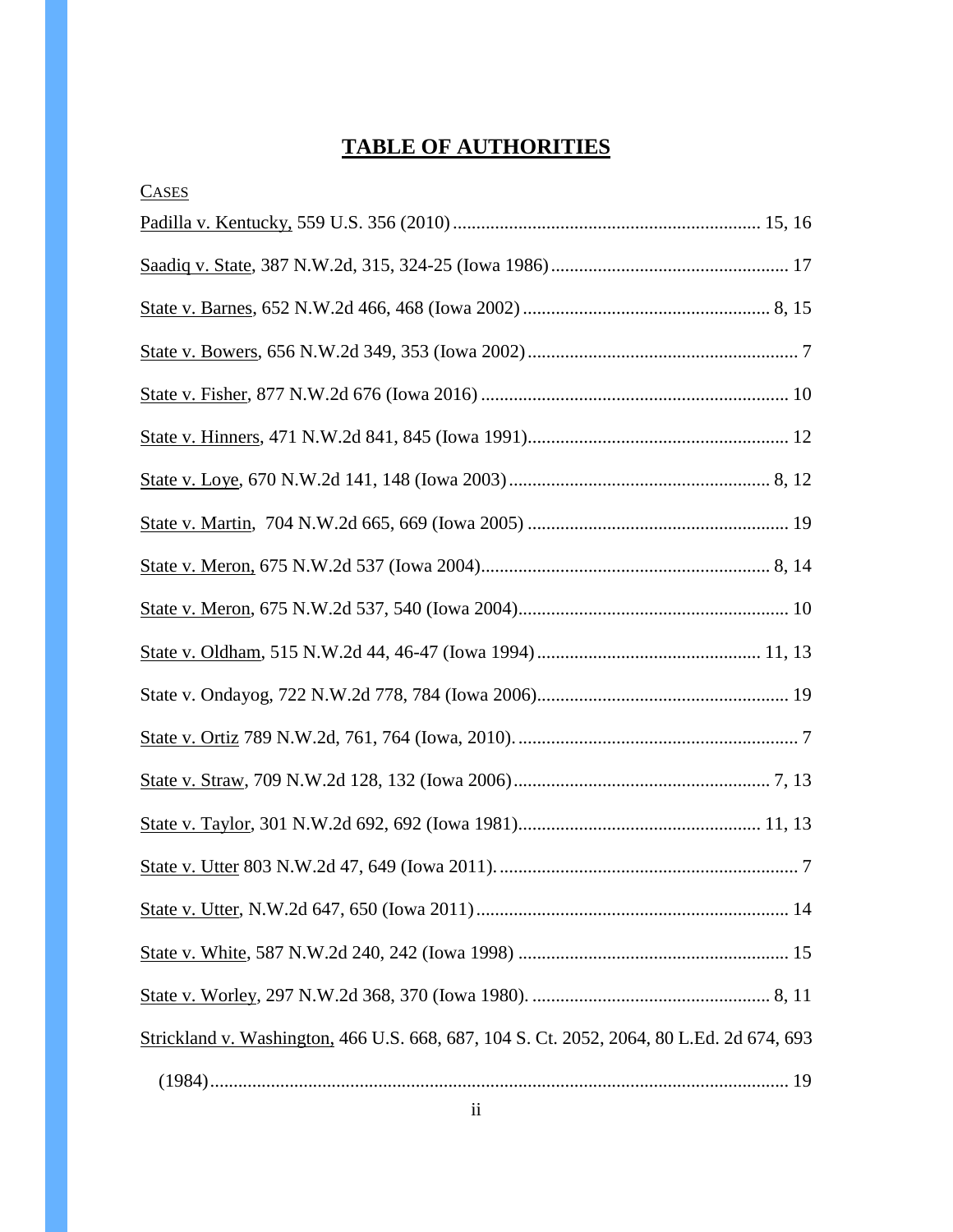#### **STATUTES**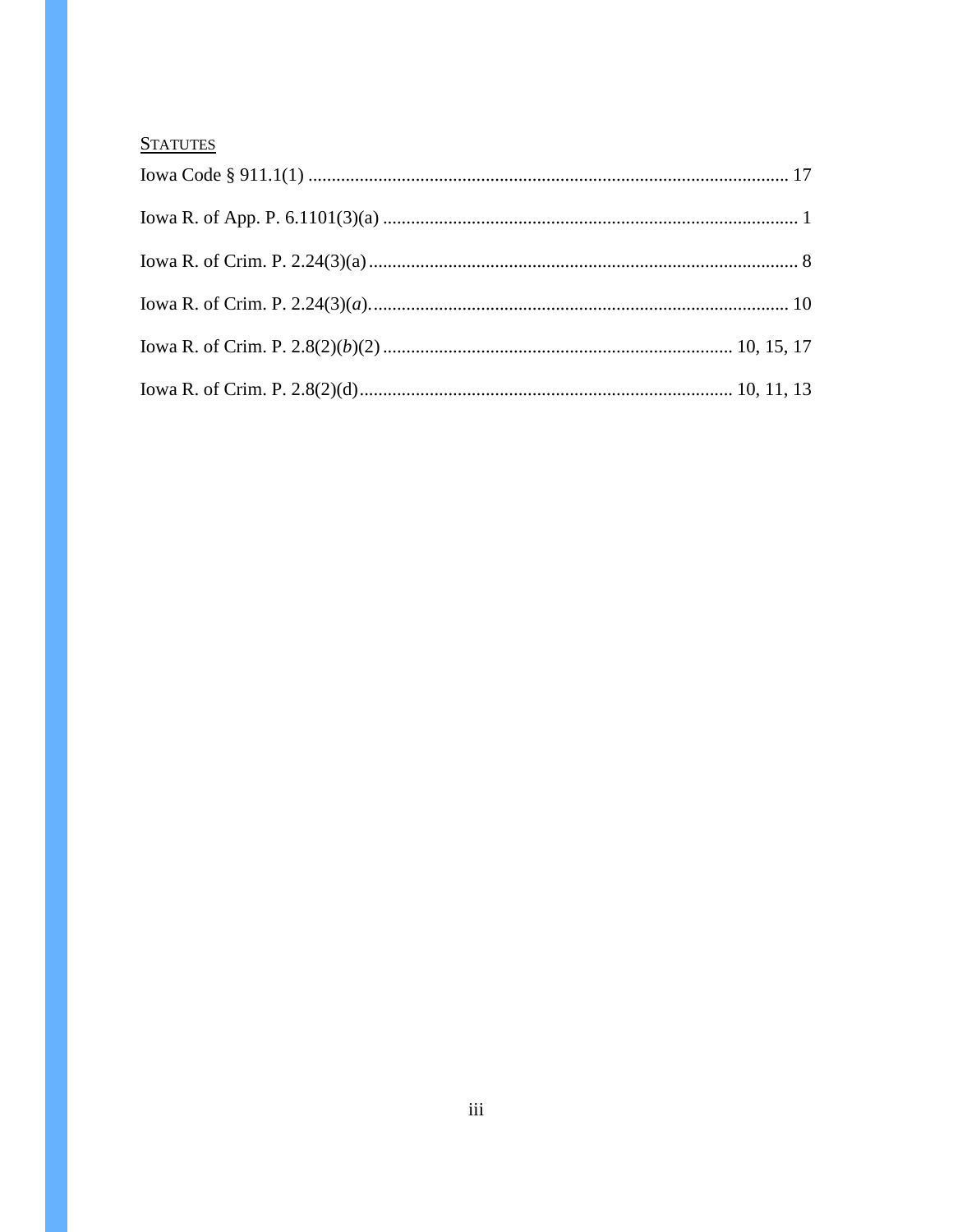#### **STATEMENT OF THE ISSUES PRESENTED FOR REVIEW**

- I. Whether the Defendant can proceed with this appeal despite not having filed a timely Motion In Arrest Of Judgment.
- II. Whether the Defendant was properly informed of the immigration consequences of his Guilty Plea.
- III. Whether The Defendant was properly informed of the Fine, Surcharges, And Victim Restitution before entering his Guilty Plea.
- IV. Whether the Defendant's Trial Counsel was ineffective for failing to inform him of the consequences of the Guilty Plea.

#### **ROUTING STATEMENT**

Pursuant to Iowa R. of App. P. 6.1101(3)(a), the Appellant requests that this case be transferred to the Court of Appeals, as it involves the application of existing legal principles to the questions presented.

#### **STATEMENT OF THE CASE**

# **1. NATURE OF THE CASE**

This is an appeal by Thierno Yaya Diallo from his conviction for Assault Causing Bodily Injury in Johnson County, Iowa. He was sentenced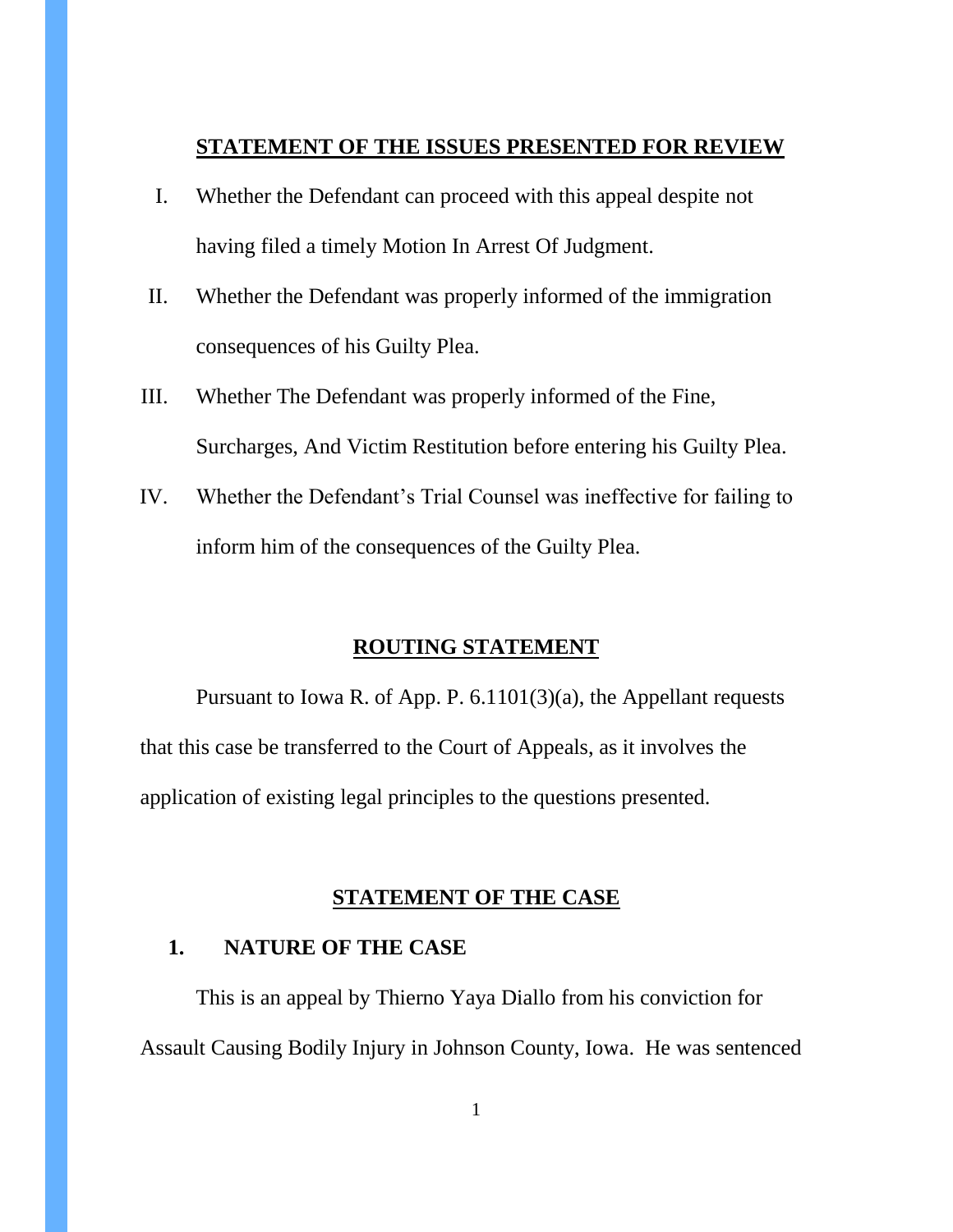without hearing on January 22, 2016, after having signed a written Plea of Guilty. A written sentencing order was filed by Judge Deborah Farmer Minot. The Appellant filed a Notice of Appeal.

# **2. COURSE OF PROCEEDING**

Thierno Yaya Diallo was arrested on September 26, 2015, in Johnson County, and charged with Assault Causing Bodily Injury, in violation of Iowa Code Sections 708.1(2) and 709.2(2). (See complaint; Appx. 1). Counsel was eventually appointed from the Linn County Advocate's office. That office acts as the backup office to the Johnson County Public Defender's Office.

The Johnson County Attorney filed the Trial Information on November 06, 2015, charging Mr. Diallo with a single count of Assault Causing Bodily Injury.

In his Written Arraignment, Mr. Diallo pled not guilty and waived his right to a speedy trial (Appx. 8). The Trial was scheduled for February 2, 2016, with the pretrial conference set for January 21, 2016. (Appx. 9). At the time of the pretrial conference, Diallo signed the Written Plea of Guilty presented to him by his attorney. (Appx. 12-16). The file stamp for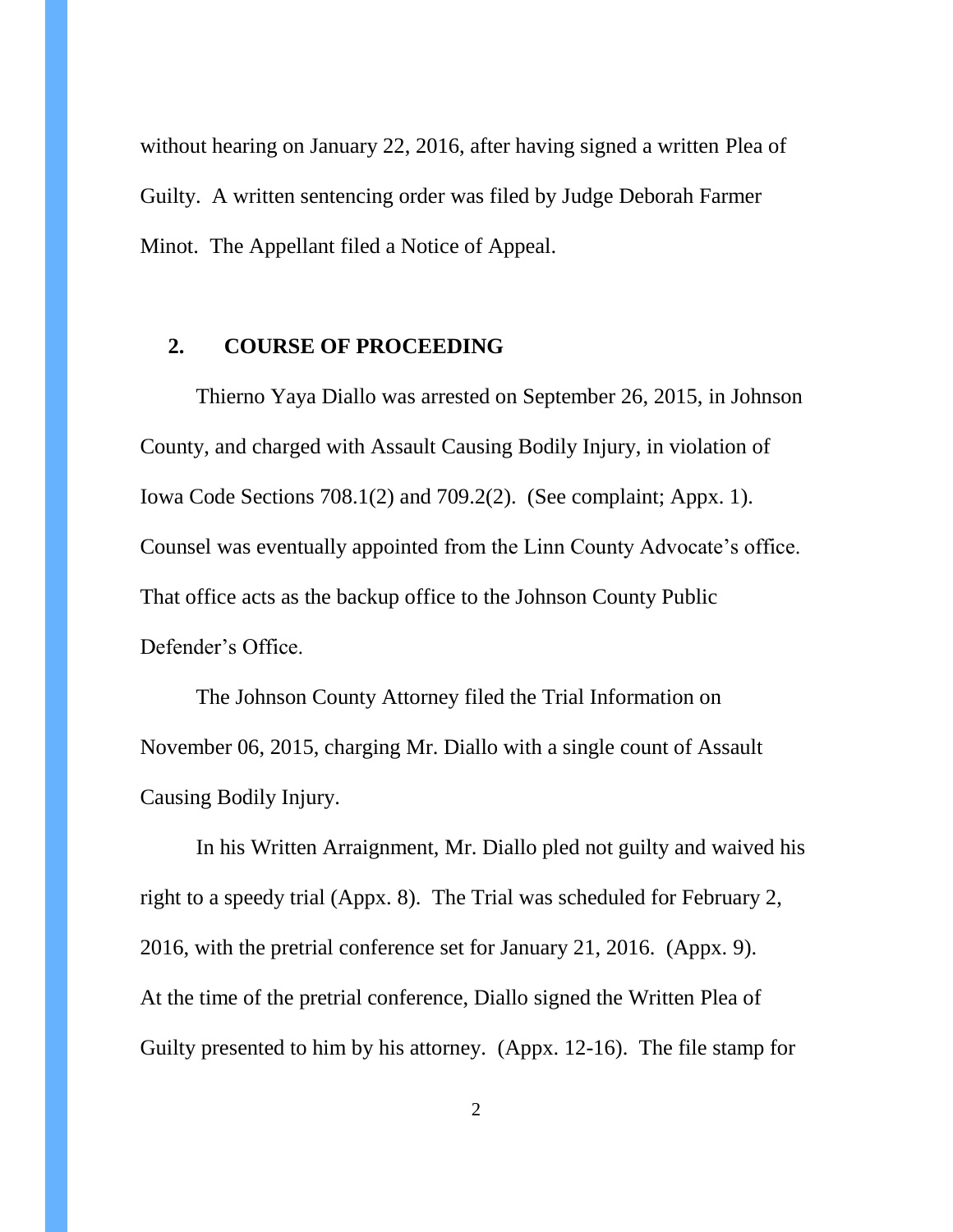the written Plea of Guilty is January 21, 2016. The judgment and sentence is dated and file-stamped on January 22, 2016. (Appx. 17-18) Mr. Diallo filed the notice of appeal on February 11, 2016.

#### **STATEMENT OF FACTS**

There are no transcripts in this case are there were no in court proceedings, so facts regarding the offense are found from other sources. There is a complaint from the Johnson County police dated September 25, 2015 (Appx. 1). The Minutes of Testimony and the Trial Information were filed November 6, 2015. (Appx. 3-7).

The Written Plea of Guilty, file-stamped January 21, 2016, contains Mr. Diallo's signature, and was filed via EDMS at 11:28 a.m. on January 21, 2016. (Appx. 12 ). The pre-printed form used for the Written Plea of Guilty was five pages long, and generally single-spaced, had areas in which the Defendant, his attorney or the county attorney could check a box or handwrite specific clauses. In particular, the box for "serious misdemeanor" was checked, which set out the consequences as follows:

(X)a serious misdemeanor and that the maximum punishment is incarceration in the county jail for a period of one year or six months if the charge is Possession of a Controlled Substance to wit marijuana in violation of 124.401(5) of the Iowa Code; and by being fined at least \$315 and up to \$1,875; or by both such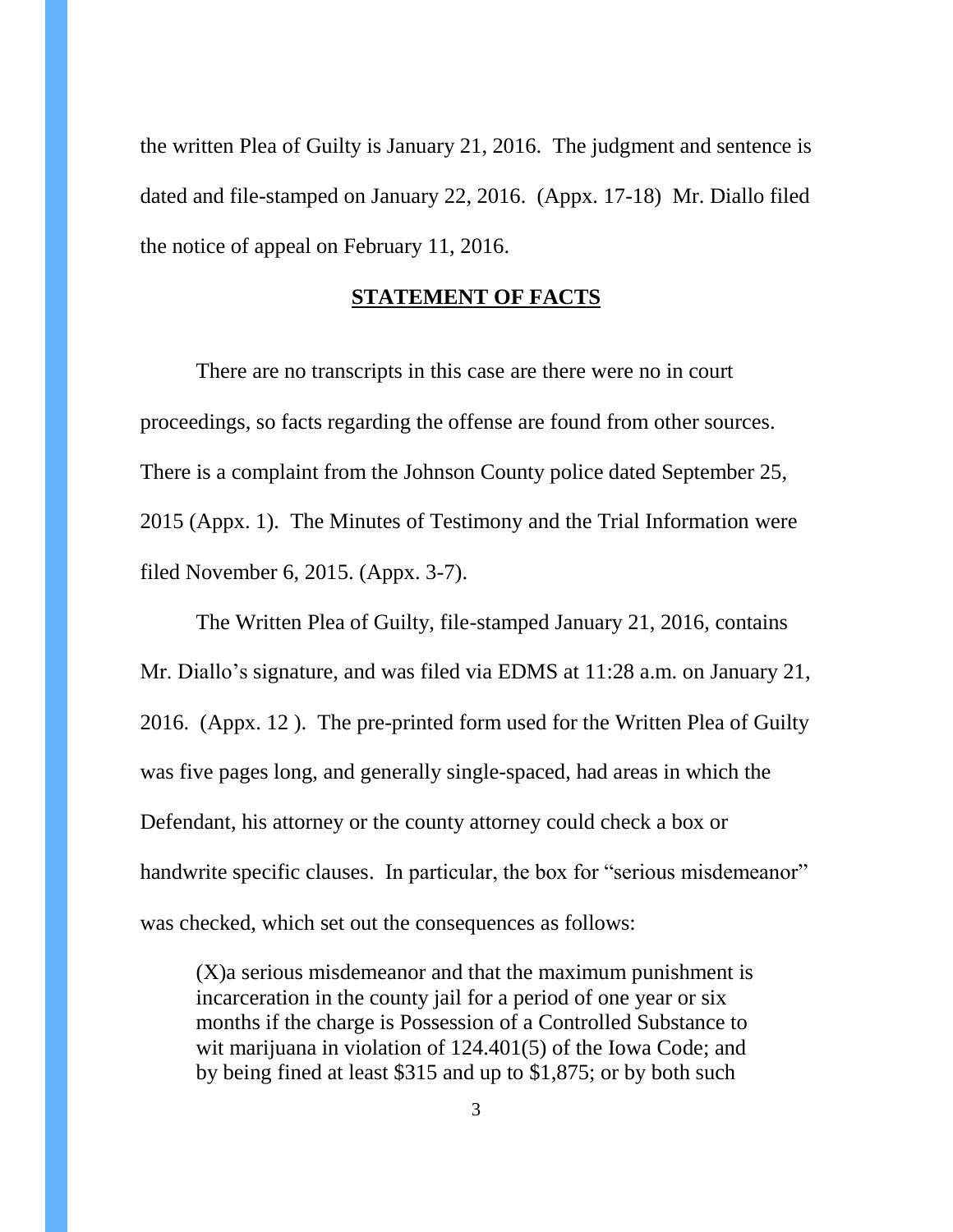incarceration and fine. In addition, I realize if the charge is Operating while Intoxicated in violation of Section 321J.2, that there is a minimum sentence of 48 hours in the county jail and a fine of \$1,250." (Appx. 12).

There is also a handwritten sentence following this paragraph reading, Defendant has been advised of any possible immigration consequences". (Appx. 12). This was not initialed by the Defendant or other indication that this clause was added before Diallo signed it, nor did it indicate specific immigration consequences he had been advised that may be a result of the conviction. There is also no mention of any surcharge to the fine, which is now 35%, or court costs, or any special surcharges, such as the \$125.00 law initiative surcharge, that are required and routinely added to criminal sentences, and there is no mention of victim restitution.

On page 2, a blank line in the plea form was filled in which reads as follows: "\$315 fine; 90 days jail, 10 days to serve and 80 days suspended 1 year supervised probation". This appears to be written in by the Mr. Diallo's attorney. The Johnson County Attorney appeared to use a different pen, and had added in to the form a check mark to "If the charge is domestic, the no contact order is to  $\cdots$ ; and crossed out "If the charge is domestic"; "no contact order" was boxed, and the following was added "Remain  $-5$  years". There also appears a clause added by the Johnson County attorney reading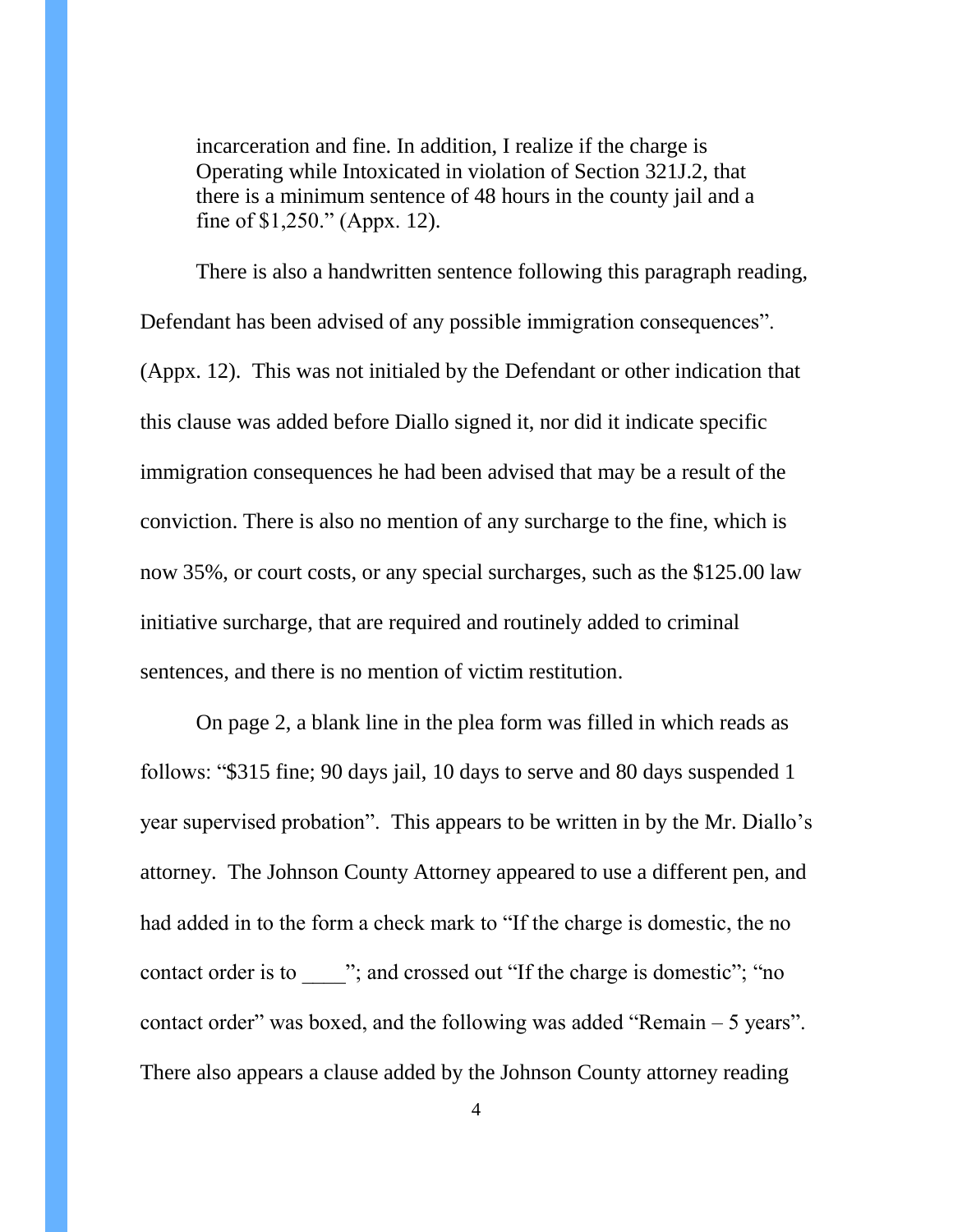"victim does not wish to be present". There is again no indication that Diallo was aware of these additional terms and consequences of his guilty plea prior to signing the Written Plea of Guilty. The form also includes a separate section "Waiver of Presence at Sentencing". Which was not signed or initialed by Diallo. Additionally, the form contained the following provisions with regard to defenses and a Motion in Arrest of Judgment.

"I understand that a guilty plea waives all defenses I may have, except that the information/indictment which charges no offense or a challenge to the plea.

I have been advised of my right to challenge this plea of guilty by filing a Motion in Arrest of Judgment at least five days prior to the date that the Court sets for sentencing and within 45 days after the Court accepts my plea" (Appx. 15).

In addition, the form contains the following paragraph regarding the

factual basis of the plea:

"I've read the Minutes of Testimony filed with the Trial Information and do

not contest the accuracy of those minutes, except for:

"N/A"\_\_\_\_\_\_\_\_\_\_\_\_\_\_\_\_\_\_\_\_\_\_\_\_\_\_\_\_\_\_\_\_

 $\therefore$  (Appx. 15).

The "N/A" was handwritten into the form. The form does not provide that the Defendant understood the elements of the charge.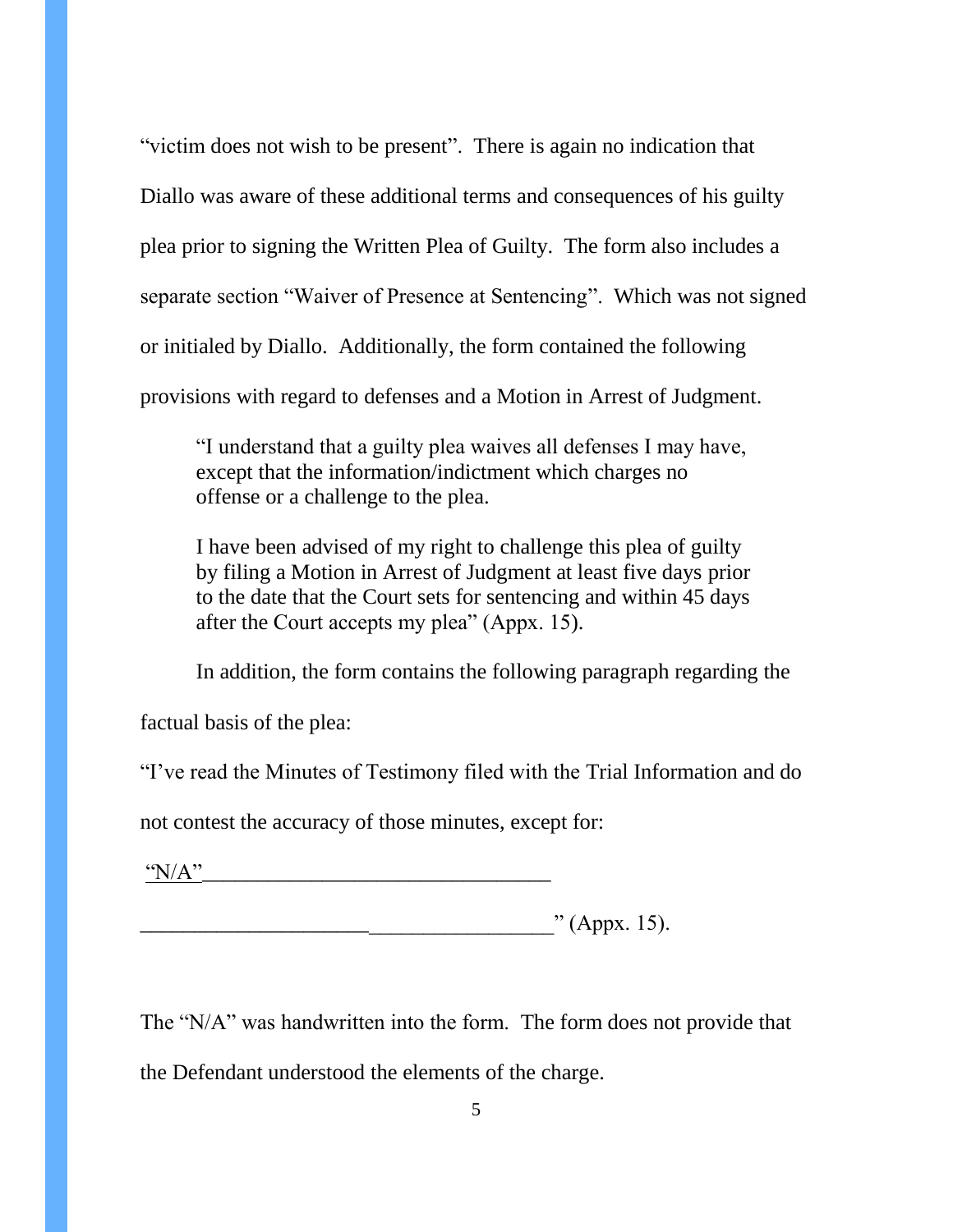On the same day as the filing of the Written Plea of Guilty, Judge Farmer Minot filed the Written Sentencing Order via EDMS , which accepted the guilty plea and imposed sentence. The Sentencing Order stated in part: "The Defendant appears by written plea, with the approval of Attorney Brandon Schrock .…". In addition, the Sentencing Order imposed judgment as follows:

1. 90 days in jail, with credit for time served, and 80 days suspended;

2. Supervised Probation, which required Mr. Diallo to pay the Department of Correctional Services fee;

3. Fine of \$315.00, plus all applicable surcharges and victim restitution, payable in installments. This included the option of performing community service for credit towards these costs.

4. Extension of the No Contact Order;

5. Restitution of Court-Appointed Attorney Fees at \$60.00.

Mr. Diallo's trial attorney filed the Notice of Appeal, along with his withdrawal from representation and request for court-appointed appellate counsel on February 11, 2016.

#### **ARGUMENT**

6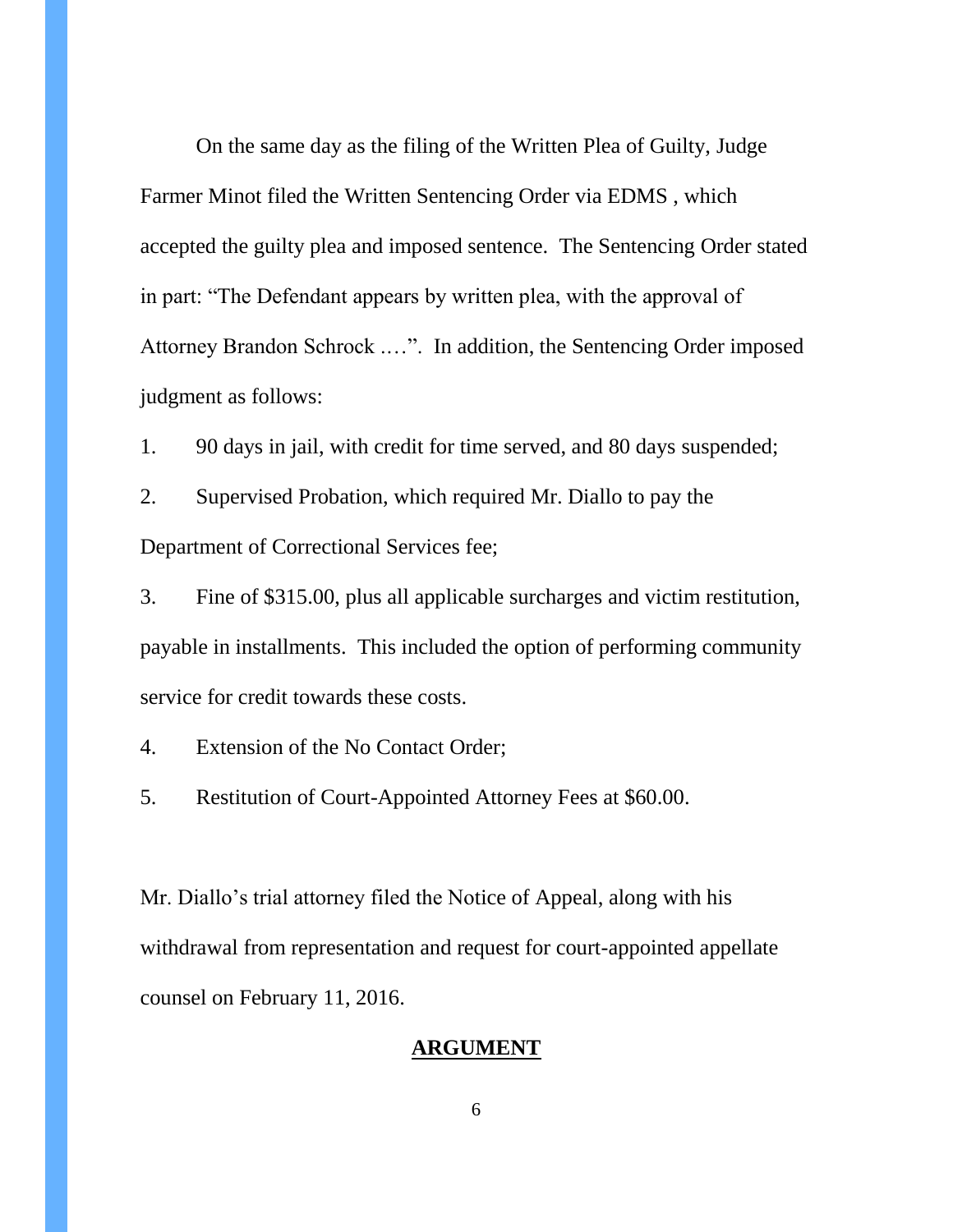# **THE GUILTY PLEA SHOULD BE SET ASIDE BECAUSE THE CONSEQUENCES WERE NOT FULLY UNDERSTOOD BY THE DEFENDANT, AND THEREFORE WAS UNCONSTITUTIONAL. STANDARD OF REVIEW:**

An appeal court generally reviews a challenge to a guilty plea for corrections of error at law. State v. Ortiz 789 N.W.2d, 761, 764 (Iowa, 2010). When, as in this case, a claim amounts to a constitutional claim, the review is *de novo*. See State v. Utter 803 N.W.2d 47, 649 (Iowa 2011).

The burden of proof rests with the state to prove the plea was voluntary, as a constitutional matter. The State has the burden to show that a defendant's plea of guilty is made voluntarily and intelligently. State v. Reaves 254 N.W.2d 488, 493 (Iowa 1977). It is the State's burden to show an accused's awareness of the rights being waived by a plea of guilty. Id. The State must make the required showing by a preponderance of the evidence. State v. Bowers, 656 N.W.2d 349, 353 (Iowa 2002). The Court looks at whether there has been substantial compliance with the Rules. State v. Straw, 709 N.W.2d 128, 132 (Iowa 2006).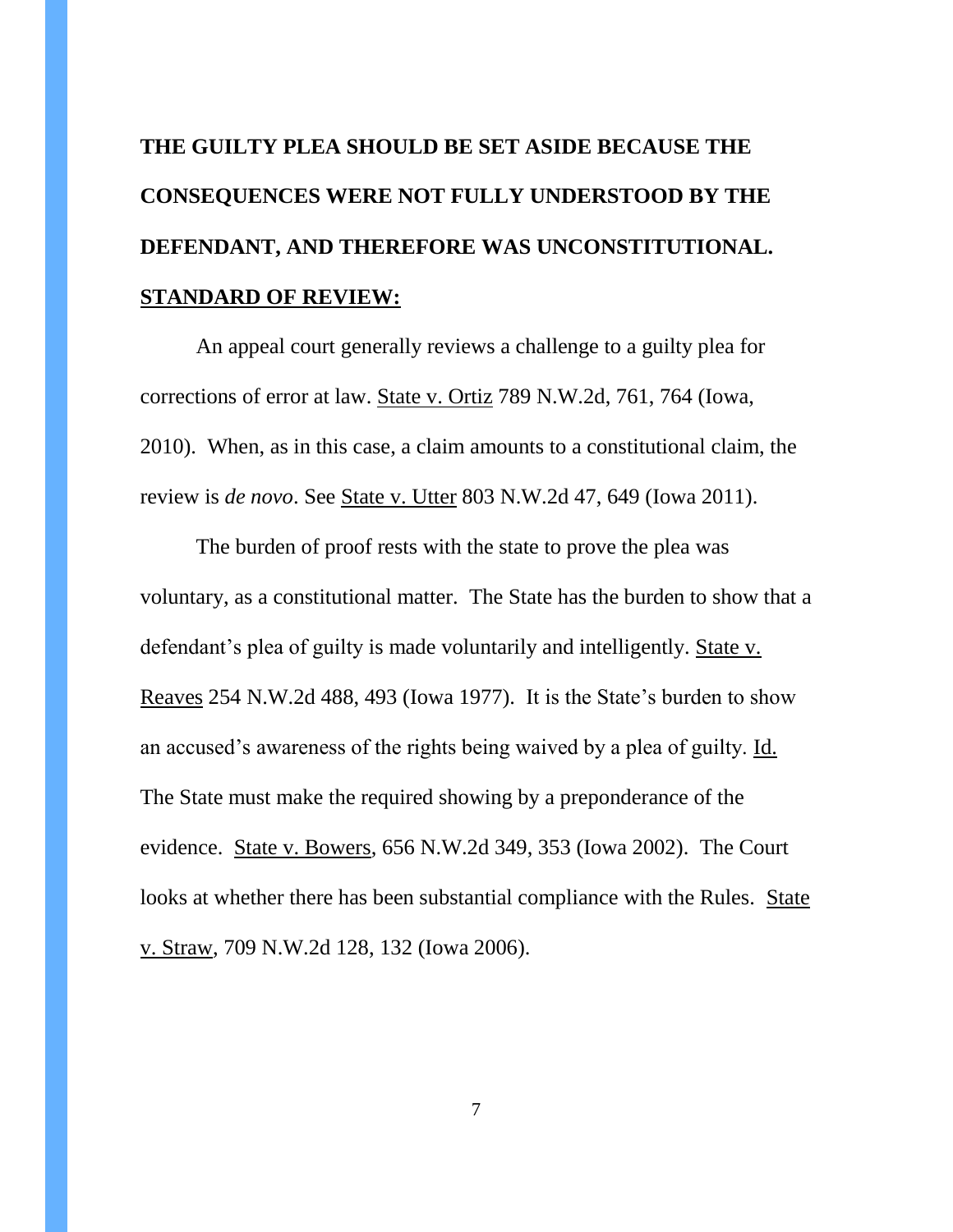#### **PRESERVATION OF ERROR:**

This claim was not raised before the District Court. The Defendant did not file a Motion in Arrest of Judgment. Generally, a defendant must file a Motion in Arrest of Judgment to preserve a challenge to a guilty plea on appeal. Iowa R. of Crim. P. 2.24(3)(a); State v. Worley, 297 N.W.2d 368, 370 (Iowa 1980).

However, where the Written Plea contains an inadequate advisory about the Motion in Arrest of Judgment, this allows the challenge to the voluntariness of the plea to be raised on appeal. State v. Meron, 675 N.W.2d 537 (Iowa 2004); State v. Barnes, 652 N.W.2d 466, 468 (Iowa 2002).

Failure to file a Motion in Arrest of Judgment can be excused upon a showing of ineffective counsel. State v. Loye, 670 N.W.2d 141, 148 (Iowa 2003),

#### **SUMMARY OF ARGUMENT:**

Mr. Diallo pled guilty in Johnson County to Assault Causing Bodily Injury. This was done in writing, using a Written Plea of Guilty form from the Defendant's court-appointed counsel. The form was outdated and lacked substantial compliance with constitutional requirements. The entirety of the consequences of the plea of guilty, including the consequences of not filing a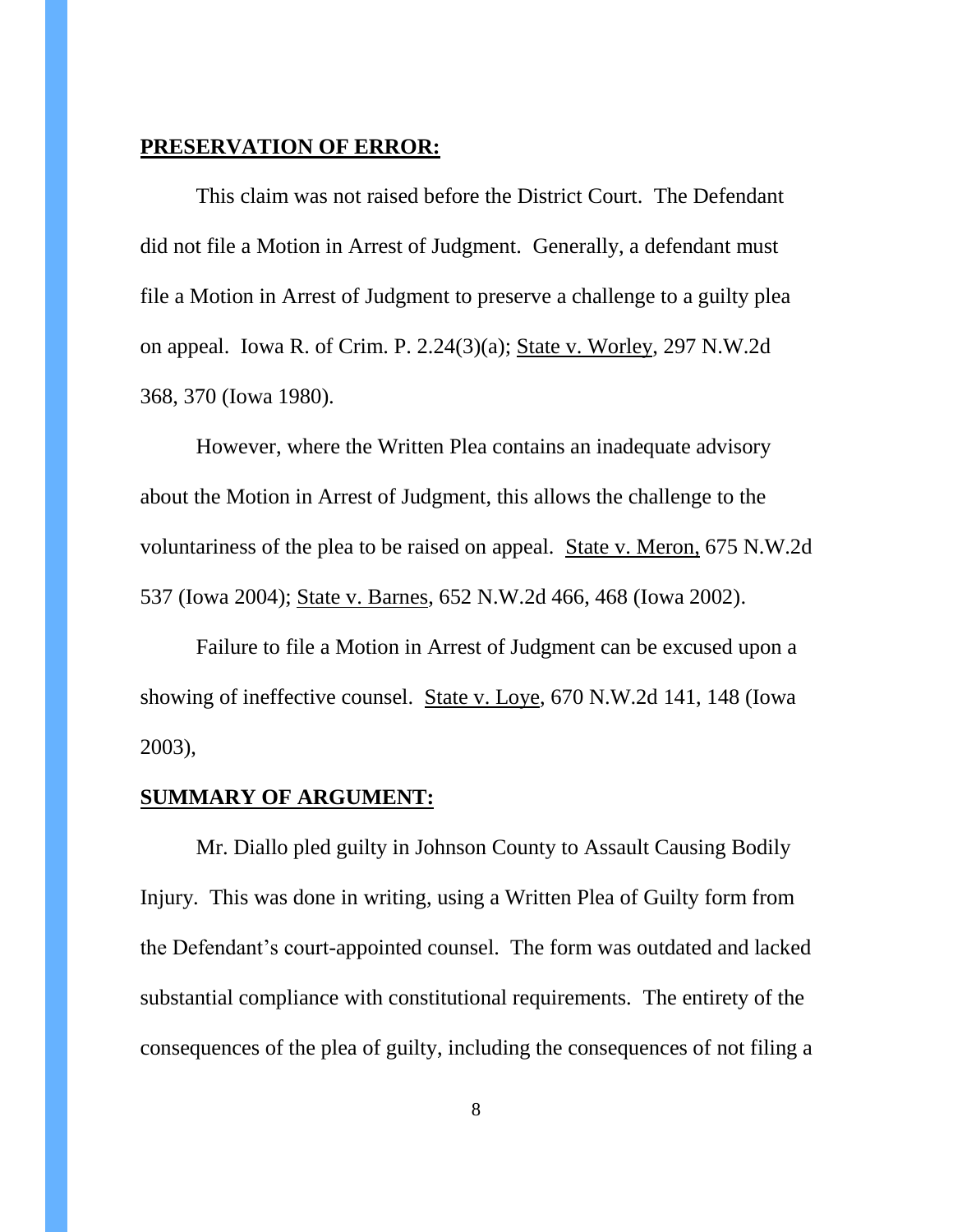Motion in Arrest of Judgment were not explained to Mr. Diallo in the Written Plea of Guilty or by his counsel. There were no statements regarding the inadequacies in the plea. Therefore, the wavier of filing a Motion in Arrest of Judgment by Mr. Diallo should preclude his right to proceed an appeal of his conviction.

The Court should conclude that the written plea did not come close to advising Diallo about the consequences of the plea for Assault Causing Bodily Injury. He was not told about the immigration consequences, fine, surcharges and law initiative surcharge, or victim restitution. Because of these defects, the written Plea of Guilty was involuntary. The plea and sentence should be vacated.

#### **FACTUAL DISCUSSION:**

In Diallo's case, there were three defects in the written plea, as follows:

1) There was no sufficient advisory regarding the necessity of filing a Motion in Arrest of Judgment to attack the sentence prior to filing an appeal;

2) Diallo was not sufficiently advised of the immigration consequences of his guilty plea;

3) Diallo was not advised about the fine, which would include a 35% surcharge and law initiative surcharge, or victim restitution, or court costs.

9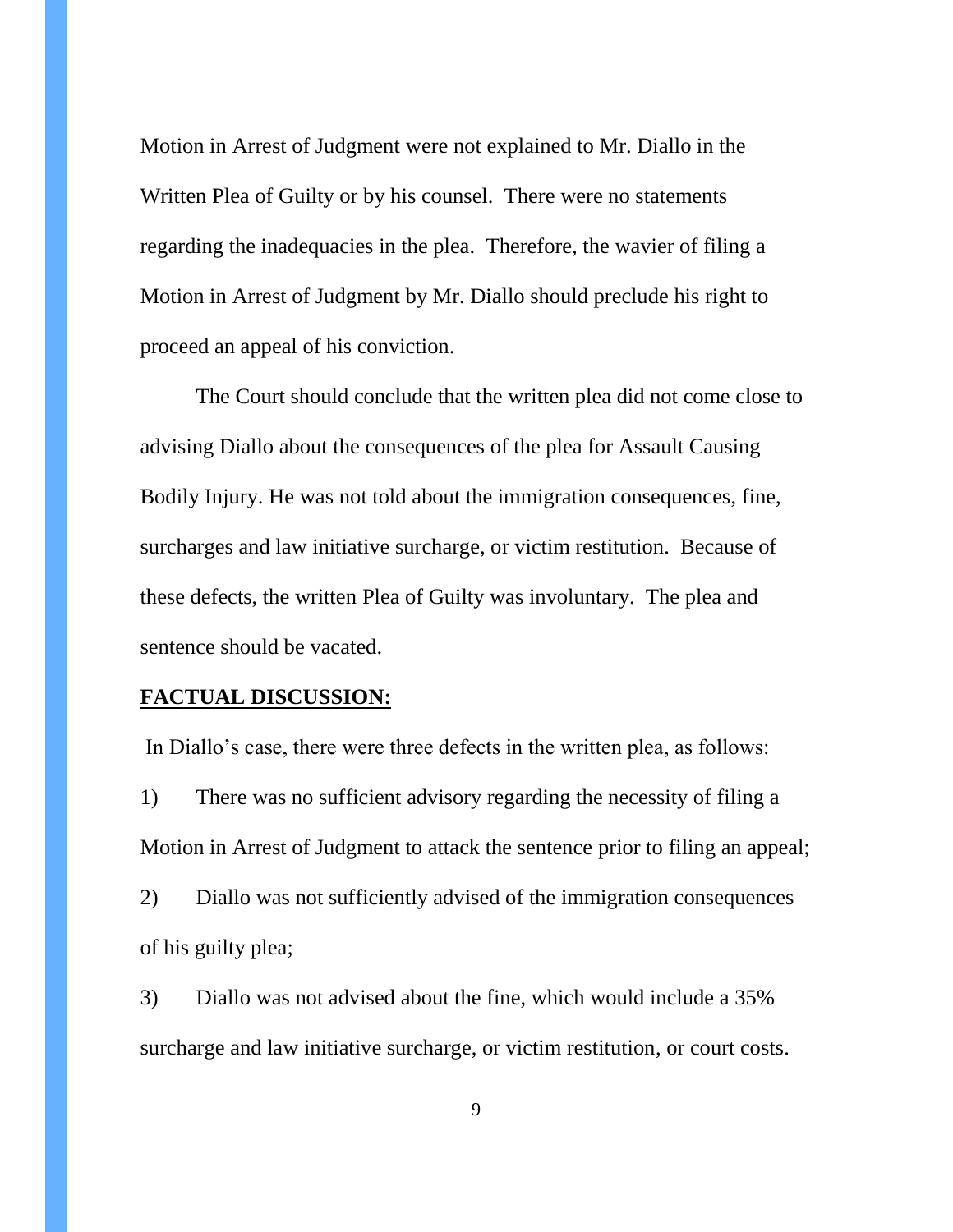# **LEGAL ARGUMENT:**

# **A. THE DEFENDANT CAN PROCEED WITH THIS APPEAL DESPITE NOT HAVING FILED A TIMELY MOTION IN ARREST OF JUDGMENT.**

Generally, "[a] defendant's failure to challenge the adequacy of a guilty plea proceeding by motion in arrest of judgment shall preclude the defendant's right to assert such challenge on appeal." Iowa R. of Crim. P.  $2.24(3)(a)$ . This rule is inapplicable in cases such as this one, in which the defendant was not advised during the plea proceedings, as required by Rule  $2.8(2)(d)$ , that challenges to the plea must be made in a motion in arrest of judgment and that the failure to challenge the plea by filing the motion within the time provided prior to sentencing precludes a right to assert the challenge on appeal. State v. Fisher, 877 N.W.2d 676 (Iowa 2016); State v. Meron, 675 N.W.2d 537, 540 (Iowa 2004) (emphasis added). Iowa R. of Crim. P. 2.8(2)(d) states,

The court shall inform the defendant that any challenges to a plea of guilty based on alleged defects in the plea proceedings must be raised in a motion in arrest of judgment and that failure to so raise such challenges shall preclude the right to assert them on appeal.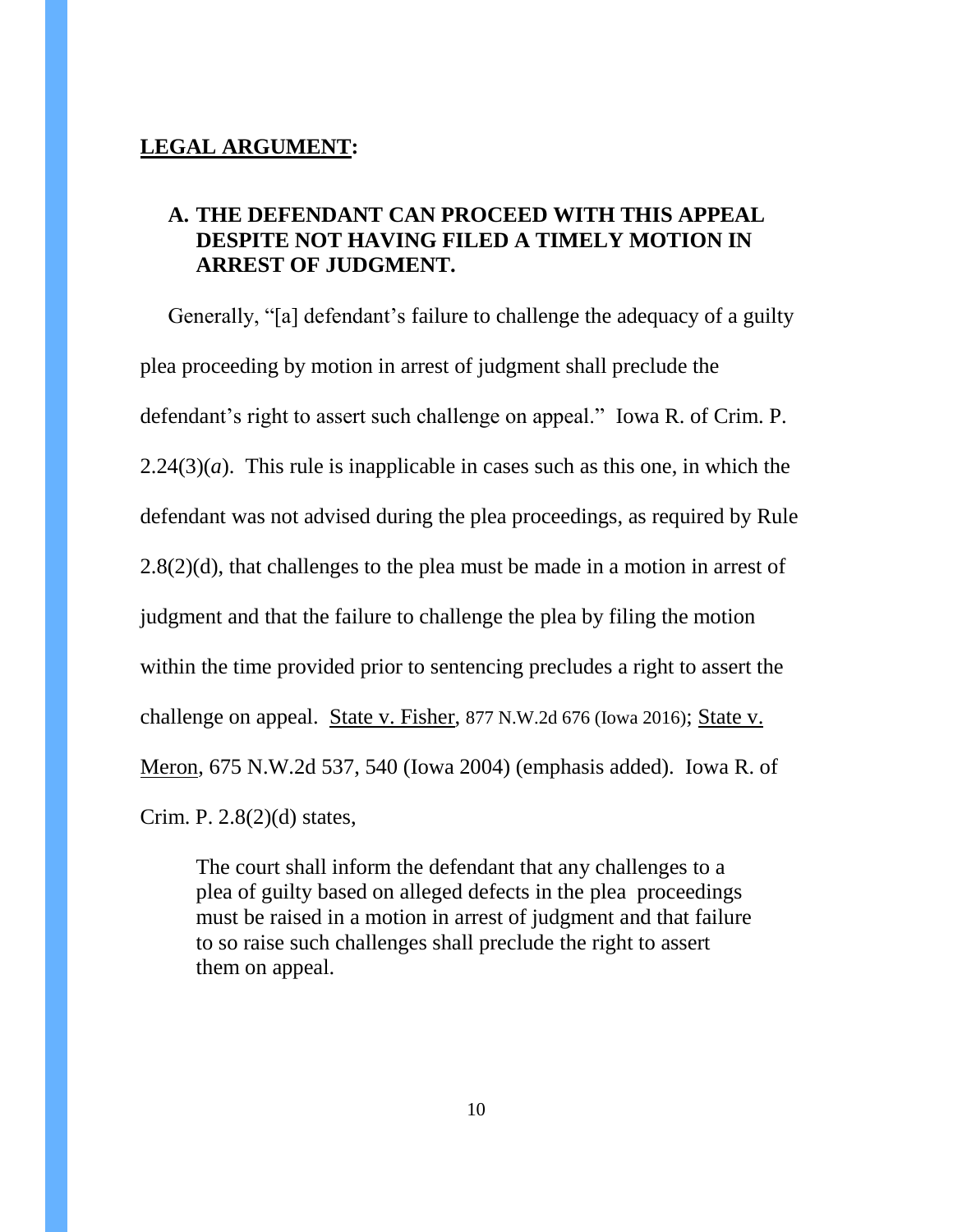Substantial compliance with Rule  $2.8(2)(d)$  is mandatory and "[n]o defendant . . . should suffer the sanction of rule  $[2.24(3)(a)]$  unless the court has complied with rule  $[2.8(2)(d)]$  during the plea proceedings." Fisher; State v. Worley, 297 N.W.2d 368, 370 (Iowa 1980).

Here, Diallo pled guilty to a serious misdemeanor, and other than the specific charges, the procedures in this case render it nearly identical to Fisher, decided by the Iowa Supreme Court on April 8 of this year. The facts are strikingly similar, including the same trial attorney using the same form to submit his clients' guilty plea to the court without properly advising them of the consequences of the plea. In Fisher, the defendant was successful in arguing that the form he signed was not in substantial compliance with Rule 2.8(2)(d) in that he was not informed that immediate written sentencing would eliminate his right to question the legality of his plea of guilty. Fisher. Id. State v. Taylor, 301 N.W.2d 692, 692 (Iowa 1981).

In contrast, State v. Oldham, 515 N.W.2d 44, 46-47 (Iowa 1994) found that a colloquy together with a written application to withdraw the non-guilty plea was sufficient to notify the defendant of the consequences of his failure to file a Motion in Arrest of Judgment, because the colloquy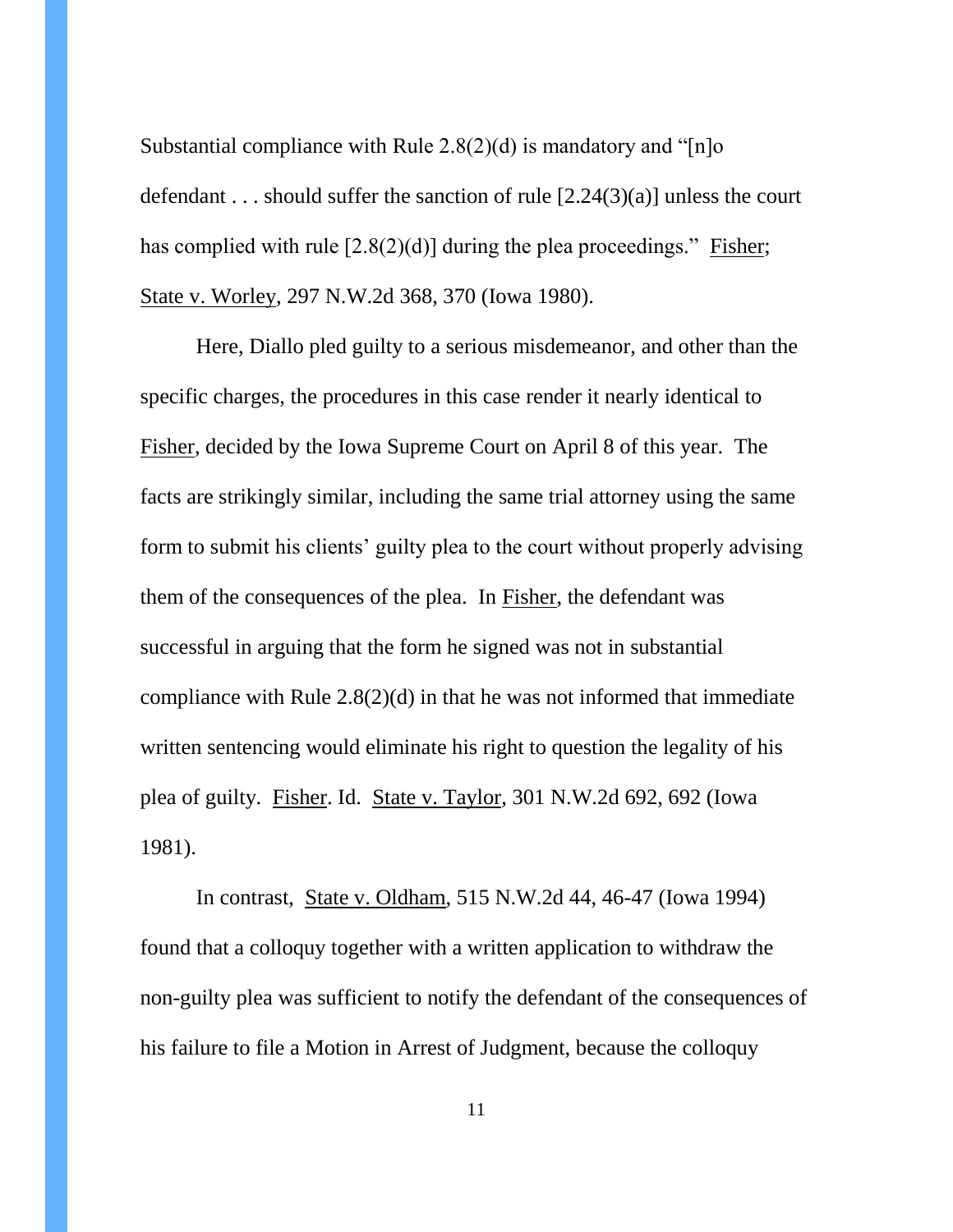advised the defendant that he had the right to file a motion in arrest of judgment, but that it had to be filed no later than five days prior to sentencing. However, in this case, like Fisher, there was no colloquy, and although the form set out the right to challenge the plea by filing a Motion in Arrest of Judgment. A separate page, in the form, set out that Diallo was waiving this right, it did not indicate that he no longer had the right to challenge the plea in district court or to appeal the sentence. In State v. Loye, 670 N.W.2d 141, 148 (Iowa 2003), the Court held that the right to appeal is waived only if such a waiver is an express element of the particular agreement made by the defendant. In State v. Hinners, 471 N.W.2d 841, 845 (Iowa 1991), the Court held that the waiver of the right to appeal should be voluntary, knowing and intelligent. There is a presumption that a defendant has been advised of his right to appeal and intentionally waived the right. Here, there was nothing in the written plea form, or told to the defendant by his attorney, that would indicate he would lose his right to challenge the guilty plea or appeal the plea if a Motion in Arrest of Judgment was not filed, nor was there a colloquy for the sentencing judge to address the same with the defendant.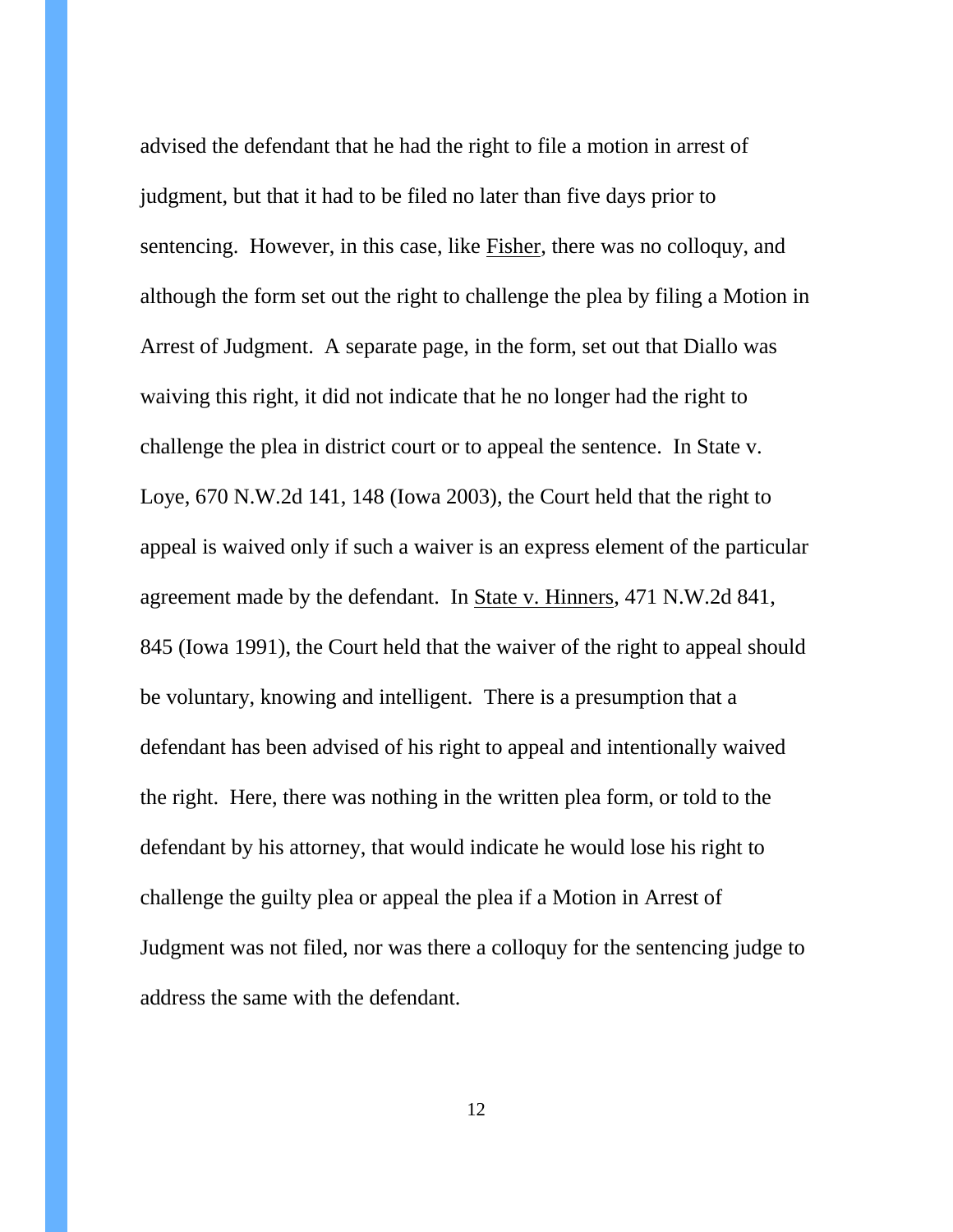In contrast, the written plea in Oldham, advised the defendant in his written application to withdraw the not-guilty plea:

I understand that if I wish to attack the validity of the procedures involved in the taking of my guilty plea, I must do so by a motion in arrest of judgment filed with this court. I understand that such motion must be filed at least five days before sentencing and also within 45 days of the date my plea of guilty is accepted by the court.

This, coupled with a colloquy in front of the sentencing judge were "considered together" and adequately informed the defendant of the necessity of filing a Motion in Arrest of Judgment, and if he did not do so, any appeal would be precluded. Oldham at 47. Here, there was neither a colloquy nor a clear directive to the defendant.

The standard the court applies is substantial compliance with whether the court has discharged its duty under Rule 2.8(2)(*d*). State v. Straw, 709 N.W.2d 128, 132 (Iowa 2006). Like in Fisher, this case falls well short of the substantial compliance required by Straw, Taylor, and Oldham, as the plea form used did not include any statement that by signing it and proceeding to immediate sentencing, Diallo was giving up his ability to contest the plea in the future. Even if the conviction resulted in other consequences that he was not told about before pleading guilty. Although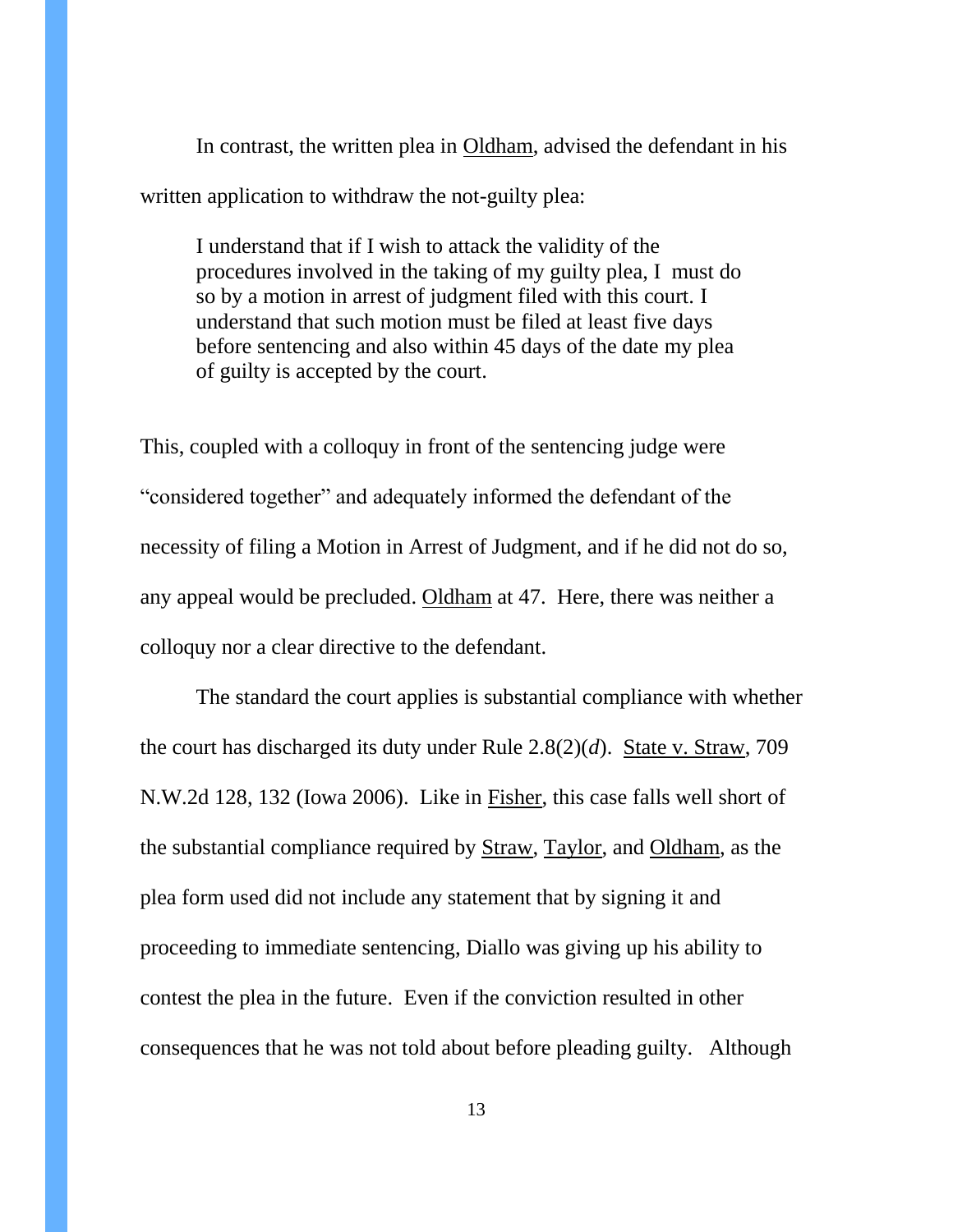Diallo's counsel, who was the same attorney as in Fisher, certified in the plea form that he explained about filing a Motion in Arrest of Judgment, as in Fisher, it was insufficient to satisfy the requirements of 2.8(2)(*d*). Meron, 675 N.W.2d at 541. Thus, as in Fisher, the Court must conclude that Diallo can proceed to appeal his guilty plea, as there was no substantial compliance with the sentencing court's duty to inform Diallo that failure to file a timely motion in arrest of judgment would waive appeal or other challenge of his guilty plea. Fisher.

# **B. WHETHER DIALLO WAS PROPERLY INFORMED OF THE IMMIGRATION CONSEQUENCES OF HIS GUILTY PLEA**

Diallo's plea was not a voluntary, knowing and intelligent waiver of the consequences of his plea, and thus it is invalid. A plea of guilty must be considered "a serious act that he or she must do so voluntarily, knowingly, and intelligently, with an awareness of the relevant circumstances and consequences." State v. Utter, N.W.2d 647, 650 (Iowa 2011). The failure of a voluntary plea is a violation of a Defendant's due process under the United States Constitution and the State of Iowa Constitution. Diallo was not informed that there would be immigration consequences, and, in addition, he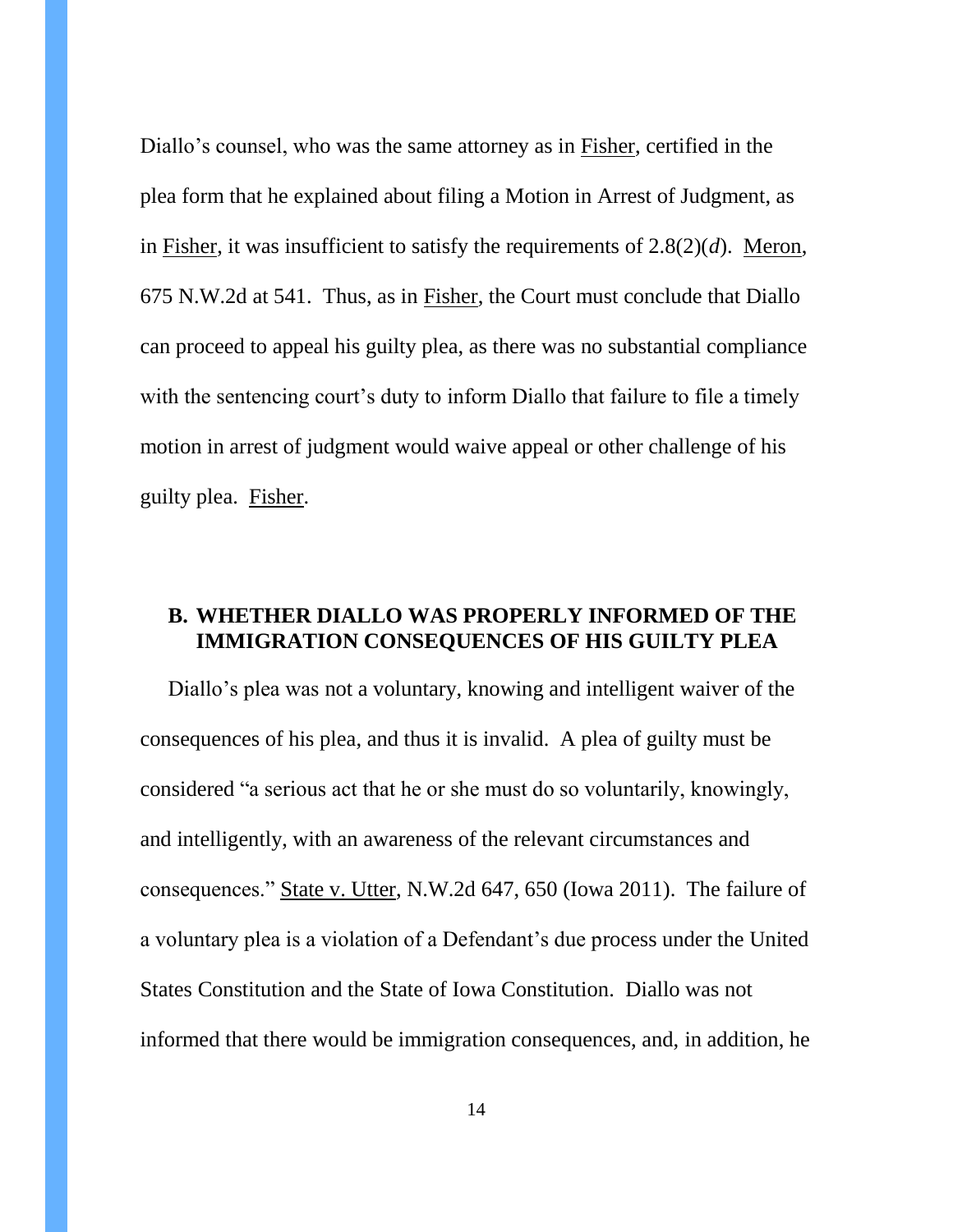was not informed about the fine surcharges or potential restitution (see argument below). Under Rule  $2.8(2)(b)(2)$ , the court is required to ensure due process for the defendant in accepting a plea of guilty by:

Address[ing] the defendant personally in open court and inform the defendant of, and determine that the defendant understands . . . [t]he mandatory minimum punishment, if any, and the maximum possible punishment provided by the statute defining the offense to which the plea is offered.

This colloquy may be waived in a serious misdemeanor, such as in Diallo's case, with the written plea and approval of the defendant, under Rule 2.8(2)(*b*). State v. Barnes, 652 N.W.2d 466, 468 (Iowa 2002).

As in Fisher, the written plea form used in Diallo's case did not substantially comply with Rule  $2.8(2)(b)$ , as it did not inform Diallo of all of the consequences of his guilty plea. State v. White, 587 N.W.2d 240, 242 (Iowa 1998).

The most serious consequence the guilty plea of which he was not properly advised were the immigration consequences. Under Padilla v. Kentucky, 559 U.S. 356 (2010), a criminal defendant must be competently advised of immigration consequences before entering a plea. In Diallo's case, he is in the United States under a Green Card, which expires in 2016.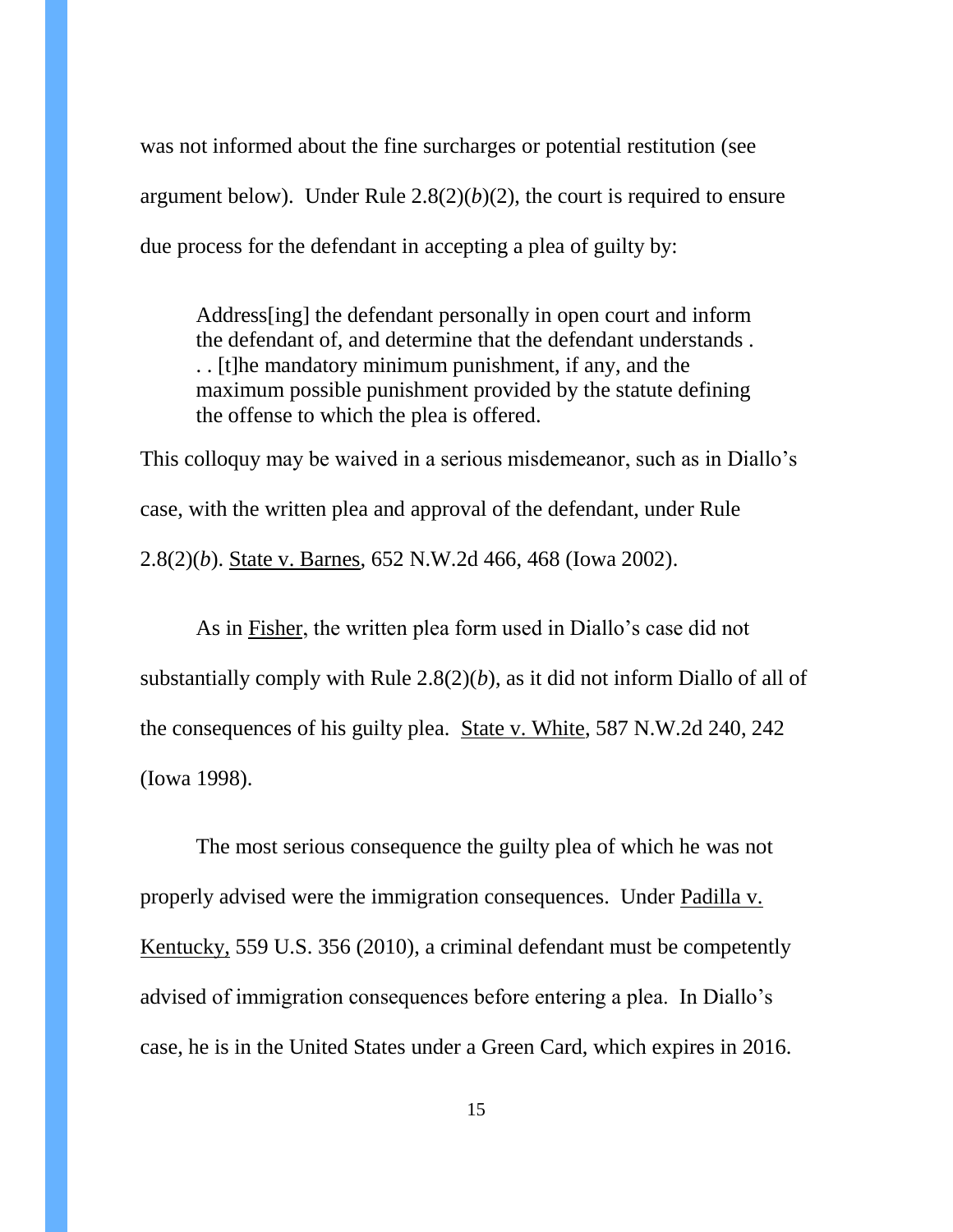As he wishes to remain in this country, he must make application for citizenship well before the Green Card expires. Although there was a handwritten clause added into the plea form by Diallo's attorney stating that there may be immigration consequences, there is nothing to indicate that this was added prior to Diallo's signature on the form, or what specifically was discussed between Diallo and his attorney regarding the immigration consequences, and there was no colloquy in which a sentencing judge would have advised Diallo of potential immigration consequences. Additionally, counsel did not provide to Diallo anything in addition to the one sentence advising him there could be immigration consequences; there was no information that he should consult with an immigration attorney prior to agreeing to the plea, about what his immigration consequences could be, or how soon the consequences would take place.

Although removal proceedings are civil in nature, deportation is nevertheless intimately related to the criminal process. Padilla at 1481. Padilla requires that counsel must inform his counsel client whether his plea carries the risk of deportation. Id. Here, Counsel did not appear to take the time to investigate whether the plea agreement would result in probably or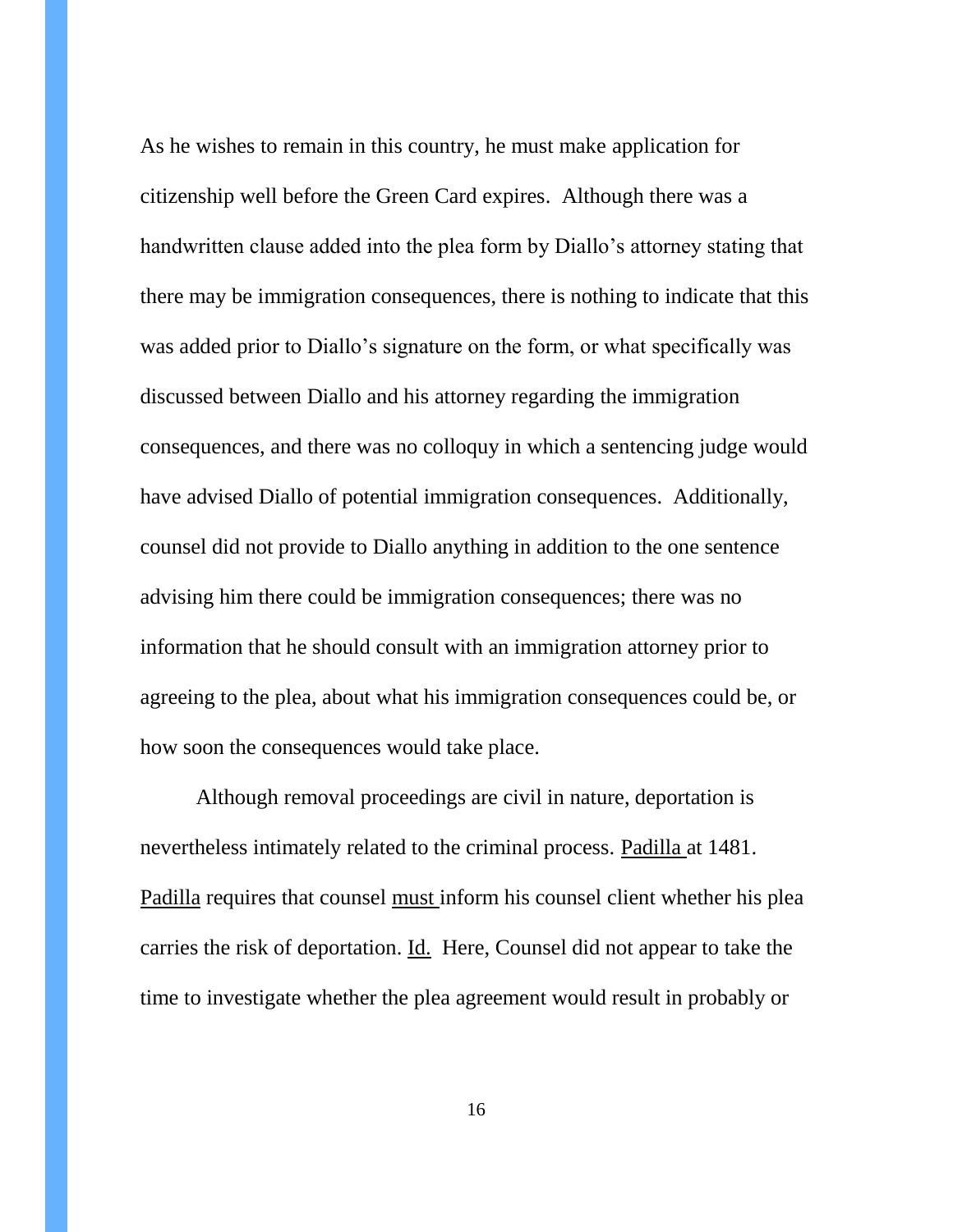possible deportation, and did not inform his client prior to the plea agreement.

# **C. WHETHER THE DEFENDANT WAS PROPERLY INFORMED OF THE FINE, SURCHARGES, AND VICTIM RESTITUTION BEFORE ENTERING HIS GUILTY PLEA**

Diallo was also sentenced to a fine, including surcharges, for his conviction, and was not informed of these surcharges prior to his sentencing. The written plea form stated that the maximum punishment included "…being fined at least \$315.00 and up to \$1,875.00," either in lieu of or coupled with jail time. Diallo received a sentence including "\$315.00 plus all applicable surcharges and any victim restitution".

This diversion from the written plea does not substantially comply with Rule  $2.8(2)(b)(2)$ , which requires the court to inform the defendant of the "mandatory minimum punishment" and the "maximum possible punishment" before accepting a guilty plea, which are considered direct consequences of the plea. Saadiq v. State, 387 N.W.2d, 315, 324-25 (Iowa 1986). In Fisher, the Court held that the plain language of the statue, the surcharge of thirty-five percent is a mandatory "additional penalty" under Iowa Code § 911.1(1), and is punitive on its face. Fisher. Diallo, like Fisher, should have been informed of the mandatory minimum and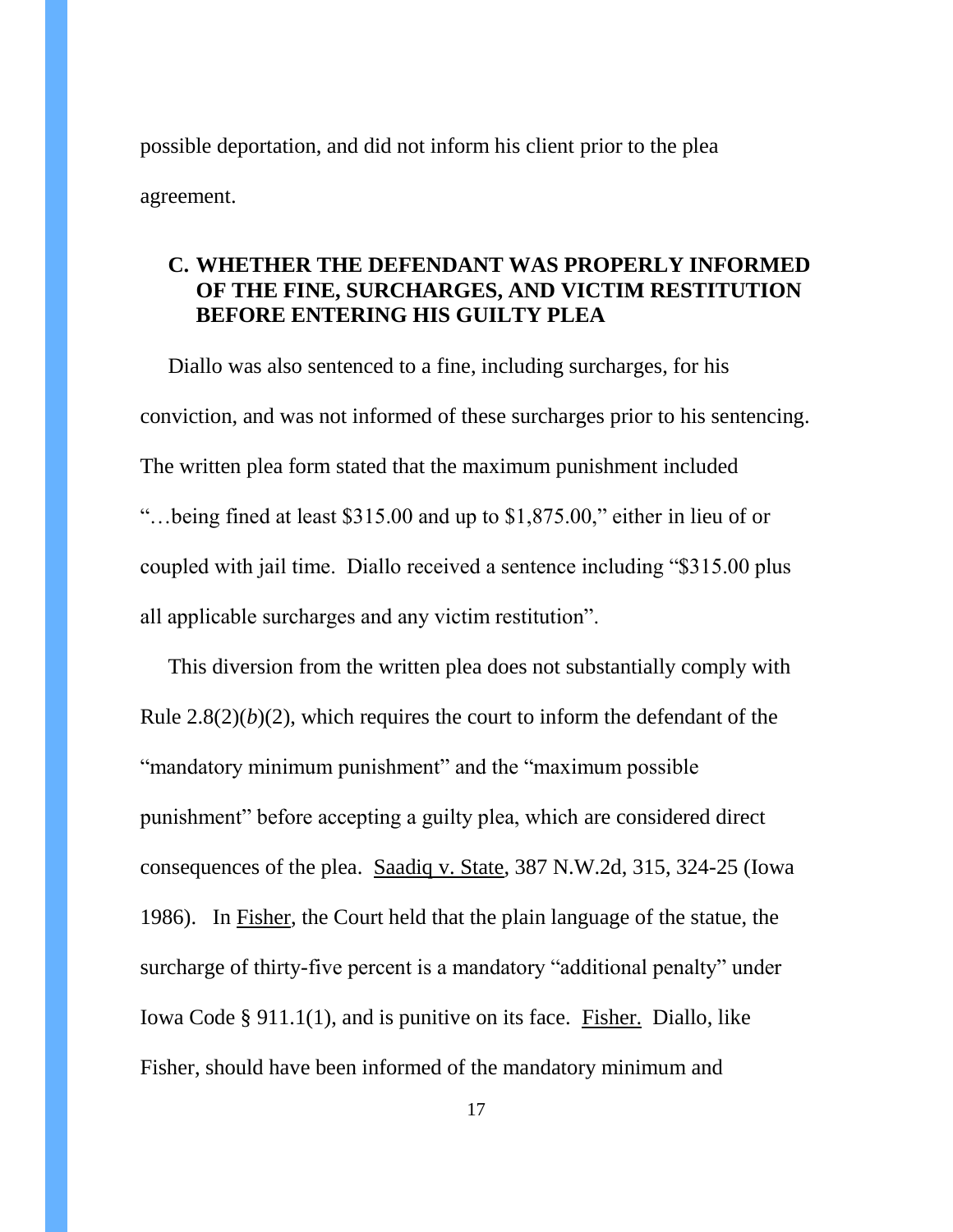maximum possible fines, including surcharges. The Court in Fisher also held that the other court-ordered payments, such as victim restitution, court costs, and reimbursement for court-appointed counsel, are regarded as nonpunitive or collateral, but are instead compensatory. *Id*. In this case, Diallo was also ordered to pay victim restitution, to which he was not informed about prior to the plea agreement. However, in a case in which the charge is Assault Causing Bodily Injury, it seems that victim restitution is a necessary and automatic consequence of the charge. If a victim sustains a bodily injury which is substantial enough to convince law enforcement to add the Causing Bodily Injury to an assault charge, it is logical that the injury would have required some type of treatment by a medical professional. Any treatment would necessarily have a cost, and although may be initially covered by the victim's health insurance, such insurance company would likely seek subrogation. Therefore, victim restitution would be an automatic consequence of Assault Causing Bodily Injury sentences, and should be treated as punitive, instead of collateral or compensatory, and a direct consequence of the sentence.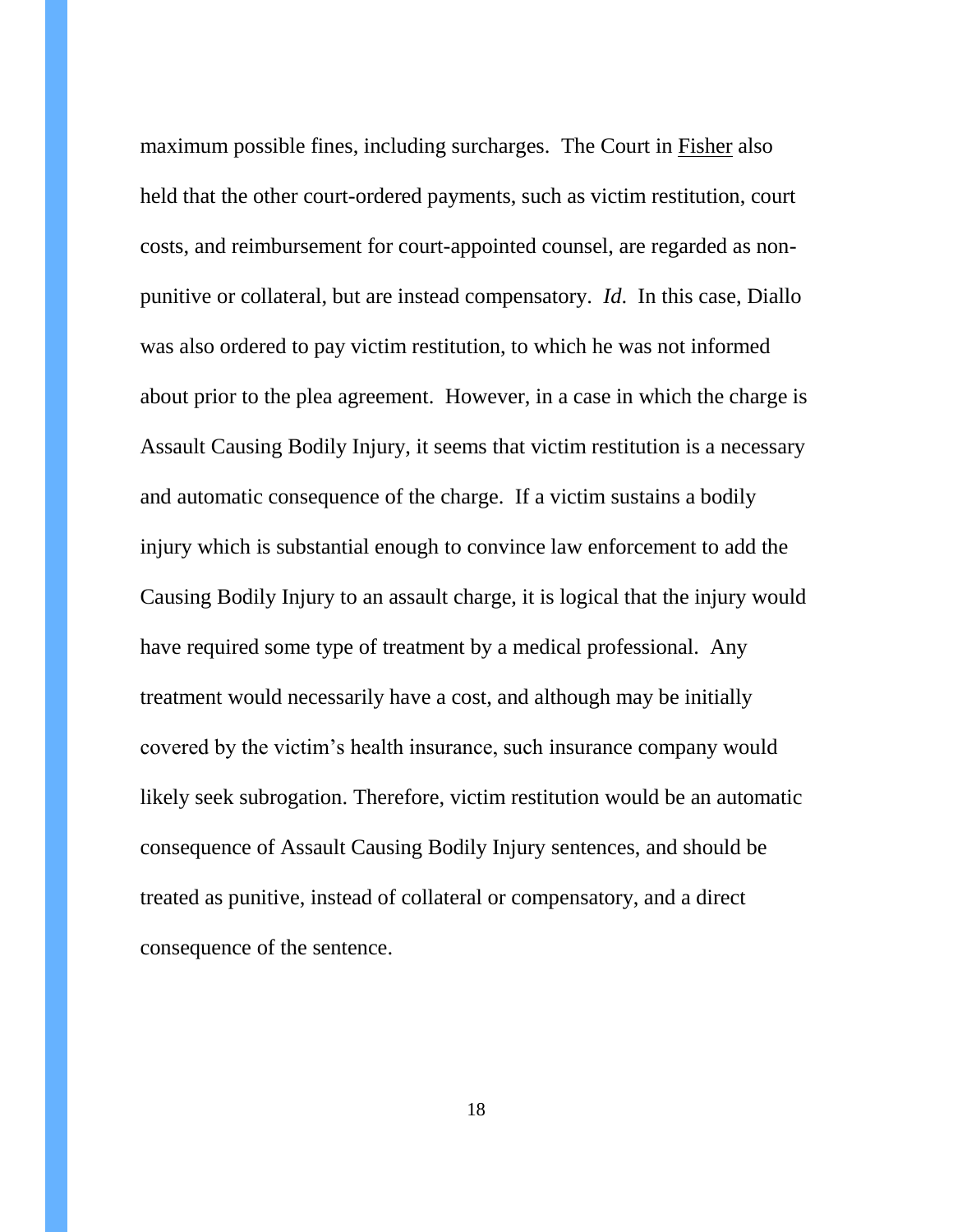# **D. WHETHER THE DEFENDANT'S TRIAL COUNSEL WAS INEFFECTIVE FOR FAILING TO INFORM HIM OF THE CONSEQUENCES OF THE PLEA**

The standard for determining whether a criminal defendant received ineffective assistance of counsel is set out in Strickland v. Washington, 466 U.S. 668, 687, 104 S. Ct. 2052, 2064, 80 L.Ed. 2d 674, 693 (1984), which is that counsel failed to perform an essential duty, and that breach of duty resulted in prejudice. To prove a claim of ineffective assistance of counsel, the applicant must show by a preponderance of evidence that counsel failed to perform an essential duty and prejudice resulted. State v. Ondayog, 722 N.W.2d 778, 784 (Iowa 2006). The prejudice element is satisfied if a reasonable probability exists that, "but for counsel's unprofessional errors, the result of this proceeding would have been different." State v. Martin*,*  704 N.W.2d 665, 669 (Iowa 2005) (quoting *Strickland*). A reasonable probability is a probability sufficient to undermine confidence in the outcome. Martin*.*

In this case, counsel had an essential duty to inform the Defendant of the consequences of his guilty plea. The breach of that duty resulted in the Defendant being at risk of deportation, loss of his Green Card, or inability to apply for citizenship. Prejudice clearly resulted. There is more than a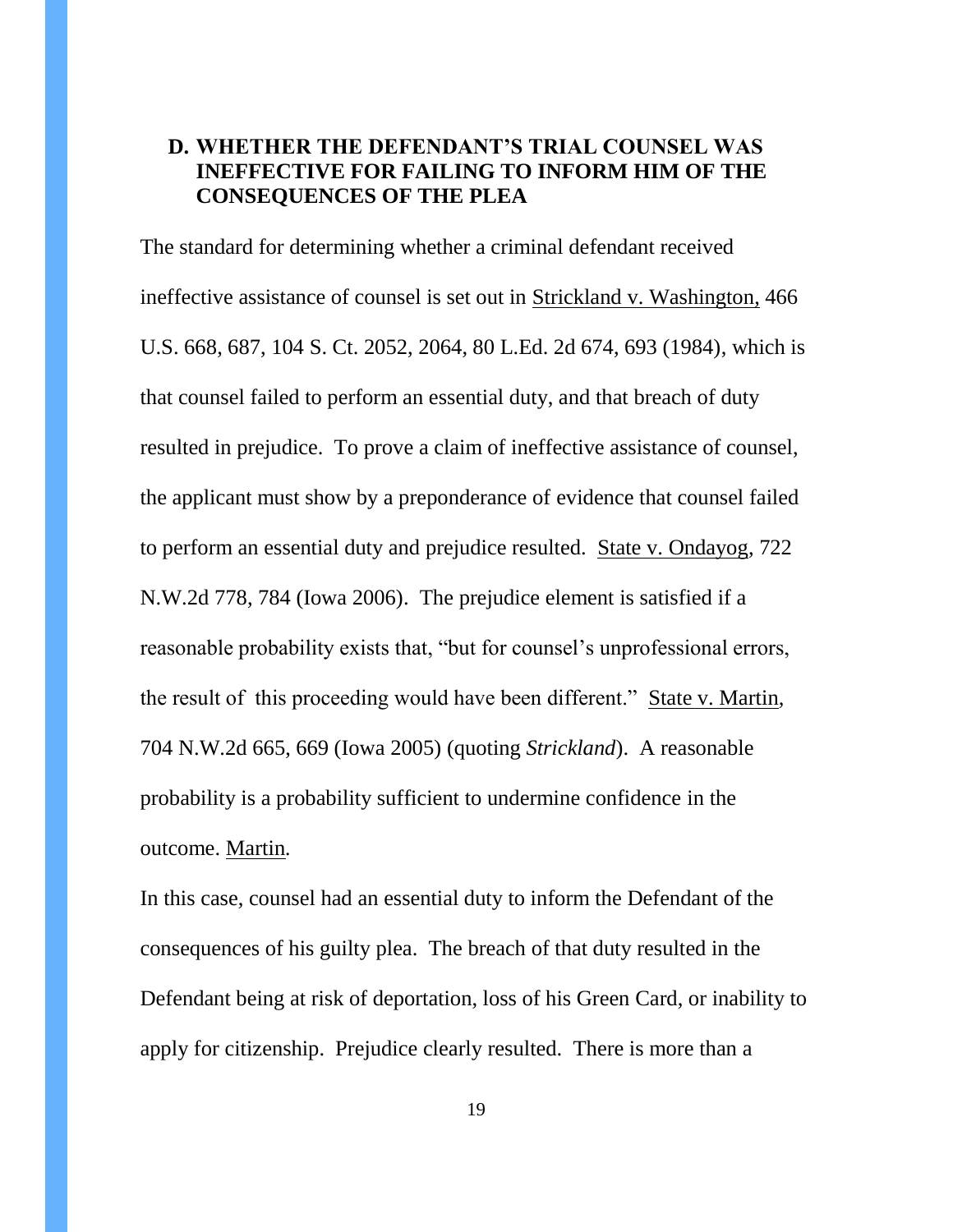reasonable probability, that if Diallo had been advised of the potential consequences, he would have not agreed to the guilty plea as presented, and therefore the outcome of the proceeding would have been different.

#### **CONCLUSION**

Mr. Diallo can raise this appeal despite the failure to file a Motion in Arrest of Judgment, because he did not receive the proper advisory regarding the need to file same in order to challenge his guilty plea. Mr. Diallo's guilty plea to the simple misdemeanor charge of Assault Causing Bodily Injury should be vacated and remanded back to the Johnson , County Associate district court. The plea he made was on an outdated form, with no colloquy with the sentencing judge, and he was not sufficiently informed of the consequences of his plea to make a voluntary, knowing and intelligent decision. He was not informed of the financial consequences, or the immigration consequences of his plea. The plea was wholly inadequate to advise the defendant of his rights and consequences of the plea. In addition, counsel was ineffective in that his performance was constitutionally deficient in that he did not adequately explain the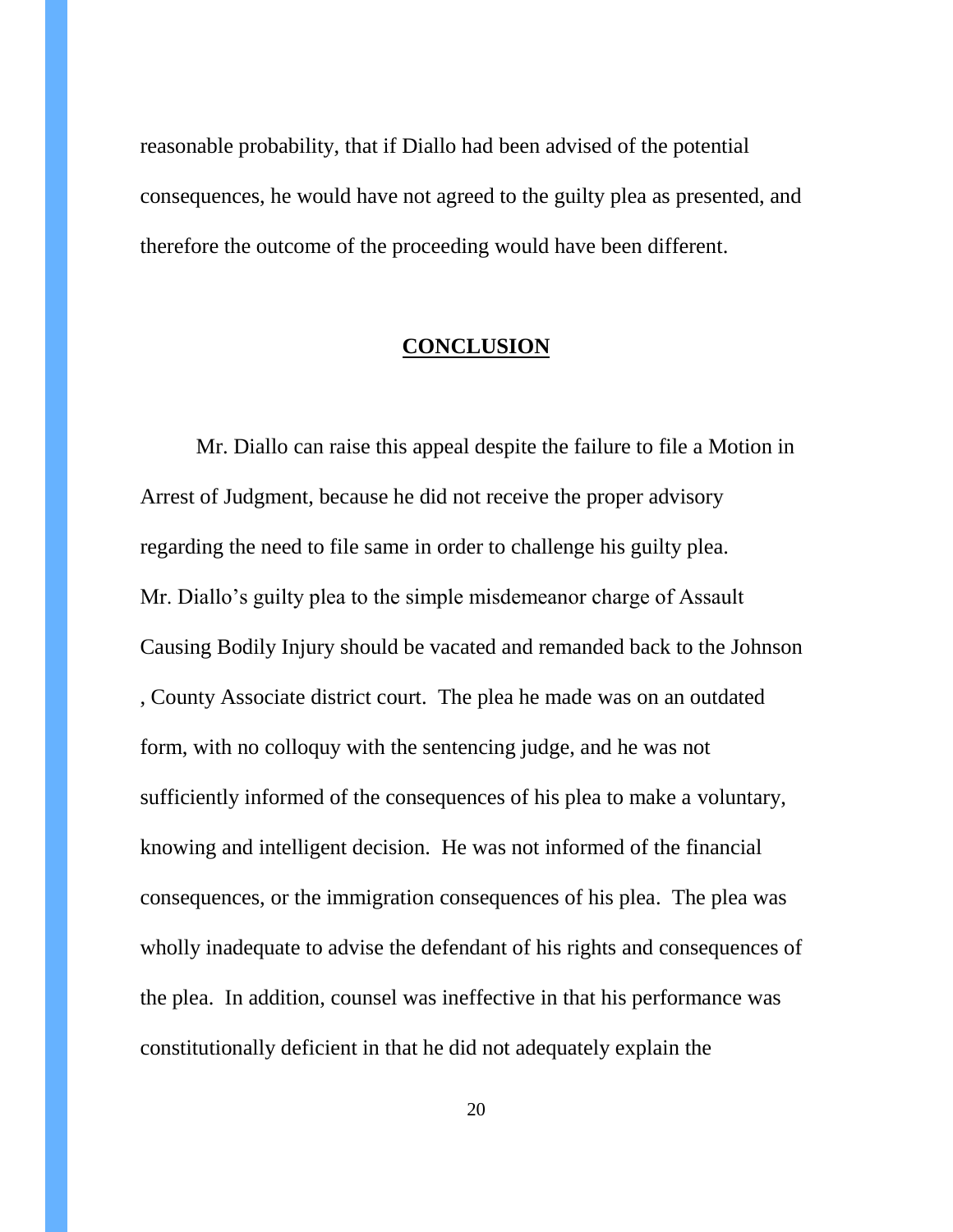consequences of the plea to Diallo. This case should be remanded to the District Associate Court for further proceedings.

Respectfully Submitted,

Come K. Welson

Anne K. Wilson, AT008621 Anne K. Wilson Law Office, PLLC 350 Miller Road, Suite 2 Hiawatha IA 52233 319.775.0136; fax 319.774.3995 awilson@annewilsonlaw.com

# **REQUEST FOR NONORAL SUBMISSION**

Appellant requests that this appeal be submitted without oral argument.

Come K. Milson

Anne K. Wilson, AT008621 Anne K. Wilson Law Office, PLLC 350 Miller Road, Suite 2 Hiawatha IA 52233 319.775.0136; fax 319.774.3995 awilson@annewilsonlaw.com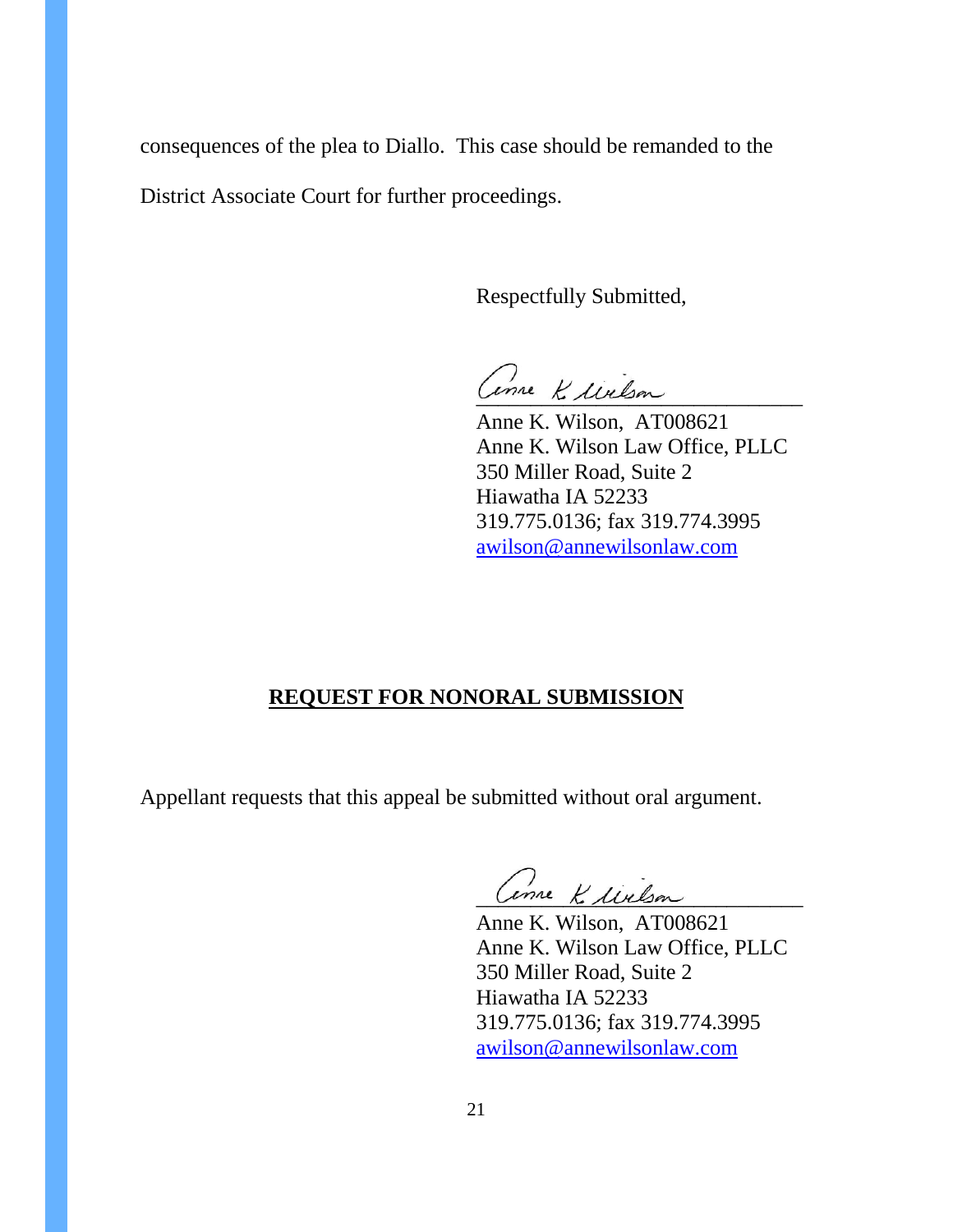# **ATTORNEY'S CERTIFICATE OF COSTS**

I, Anne K. Wilson, Attorney for the Appellant, hereby certify that the cost of

preparing the foregoing Appellant's Proof Brief was \$0.00.

Cenne K. Milson

Anne K. Wilson, AT008621 Anne K. Wilson Law Office, PLLC 350 Miller Road, Suite 2 Hiawatha IA 52233 319.775.0136; fax 319.774.3995 awilson@annewilsonlaw.com

# **CERTIFICATE OF SERVICE**

The undersigned certifies a copy of this Reply Brief, was served on the  $4<sup>th</sup>$ Day of October 2016, upon the following persons and upon the Clerk of the Supreme Court:

VIA EDMS: Attorney General Criminal Appeals Division 1305 E. Walnut Hoover Building Des Moines, IA 50319

VIA FIRST CLASS MAIL: Thierno Yaya Diallo 2010 Broadway St. Apt K Iowa City, IA 52240

mre Ke lixlan

Anne K. Wilson, AT 0008621